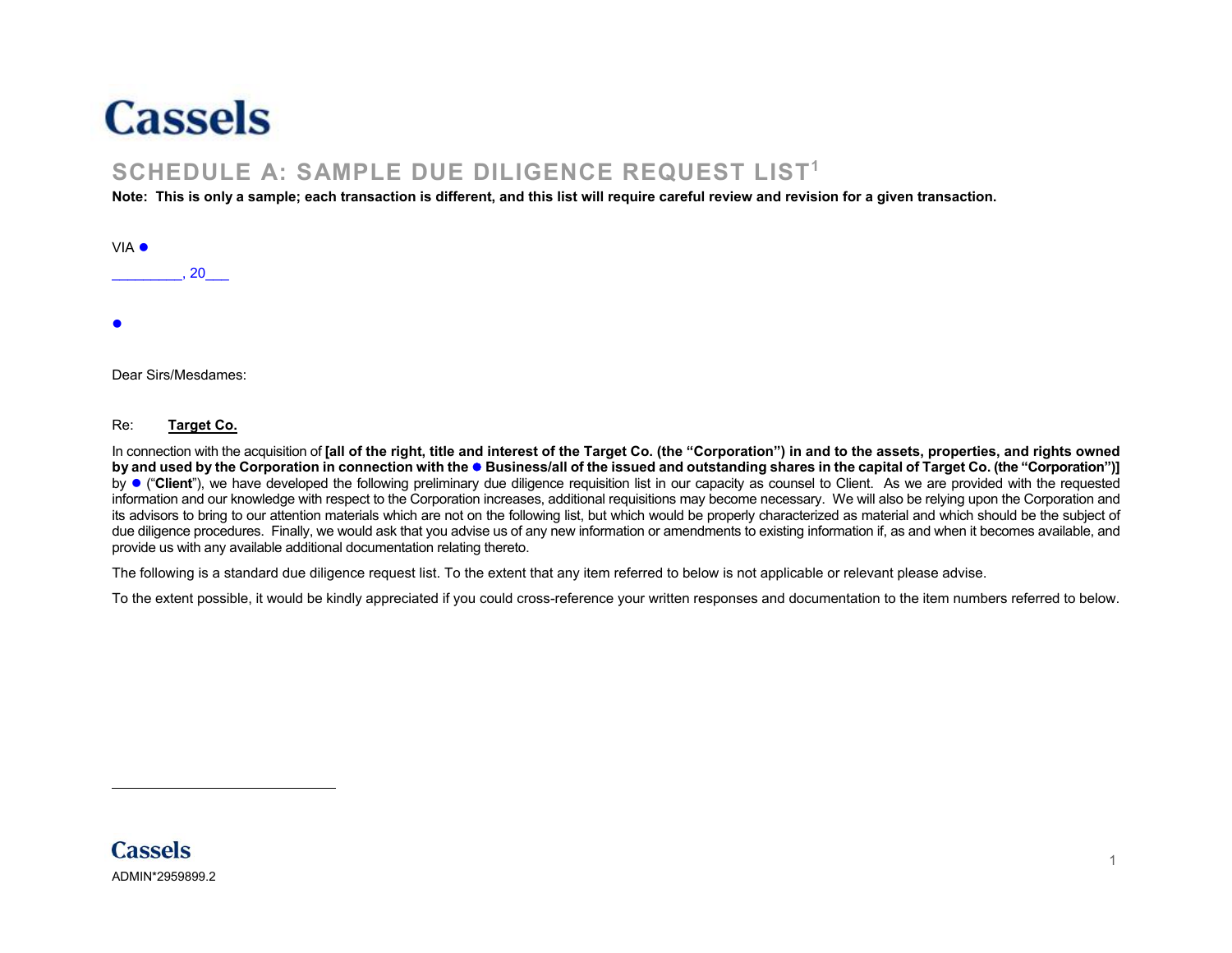| <b>ITEM</b> |                                                                                                                                                                                                                                                                                                                                                                                                                                                                                                                                                                                               | <b>PROVIDED</b> <sup>2</sup> | <b>TO BE</b><br><b>PROVIDED</b> | <b>NOT</b><br><b>APPLICABLE</b> |
|-------------|-----------------------------------------------------------------------------------------------------------------------------------------------------------------------------------------------------------------------------------------------------------------------------------------------------------------------------------------------------------------------------------------------------------------------------------------------------------------------------------------------------------------------------------------------------------------------------------------------|------------------------------|---------------------------------|---------------------------------|
| 1.          | <b>CORPORATE DOCUMENTS</b>                                                                                                                                                                                                                                                                                                                                                                                                                                                                                                                                                                    |                              |                                 |                                 |
| 1.1         | A current organizational chart for the Corporation ensuring that all corporations,<br>partnerships, joint ventures or other entities of any nature in which the Corporation<br>participates, or has direct or indirect interest in are disclosed.                                                                                                                                                                                                                                                                                                                                             |                              |                                 |                                 |
| 1.2         | The minute books of the Corporation, its predecessors and subsidiaries (the Corporation,<br>its predecessors and its subsidiaries and affiliates, if any, are collectively referred<br>to herein as the "Corporation") including: certificates of incorporation (amalgamation,<br>etc.), articles, by-laws, resolutions and minutes of the board of directors, committees of<br>the board of directors (e.g. audit, executive, etc.) and shareholders, organizational<br>minutes and all minutes which show share authorizations, issuances and transfers since<br>the date of incorporation. |                              |                                 |                                 |
| 1.3         | Certificates of status, compliance or good standing (or equivalent) from the jurisdiction of<br>incorporation and extra-provincial registrations (or equivalent) in which the Corporation is<br>qualified to do business.                                                                                                                                                                                                                                                                                                                                                                     |                              |                                 |                                 |
| 1.4         | To the extent that the Corporation is qualified as a foreign corporation to conduct business<br>in a foreign jurisdiction, provide a copy of all documentation filed in connection with such<br>qualification.                                                                                                                                                                                                                                                                                                                                                                                |                              |                                 |                                 |
| 1.5         | Any shareholders' agreements, pooling agreements, voting agreements, leases for<br>premises, joint venture agreements, license agreements, sales agency, distributorship or<br>marketing agreements, trust agreements, rights of refusal, purchase plans, pledges, etc.<br>affecting any securities of the Corporation.                                                                                                                                                                                                                                                                       |                              |                                 |                                 |
| 1.6         | A schedule of all warrants, options, rights, convertible securities, stock purchase<br>agreements, key employee stock option plans, executive stock option agreements and<br>consultant stock options, indicating the number of securities held, the registered and<br>beneficial holders thereof, the exercise prices and date of grant.                                                                                                                                                                                                                                                     |                              |                                 |                                 |
| 1.7         | Any documentation, understanding or commitment that purports to grant any person an<br>option, warrant or other right to acquire shares or other securities of the Corporation.                                                                                                                                                                                                                                                                                                                                                                                                               |                              |                                 |                                 |

 2 "Provided" means the request has been fully satisfied and please note the location in the data room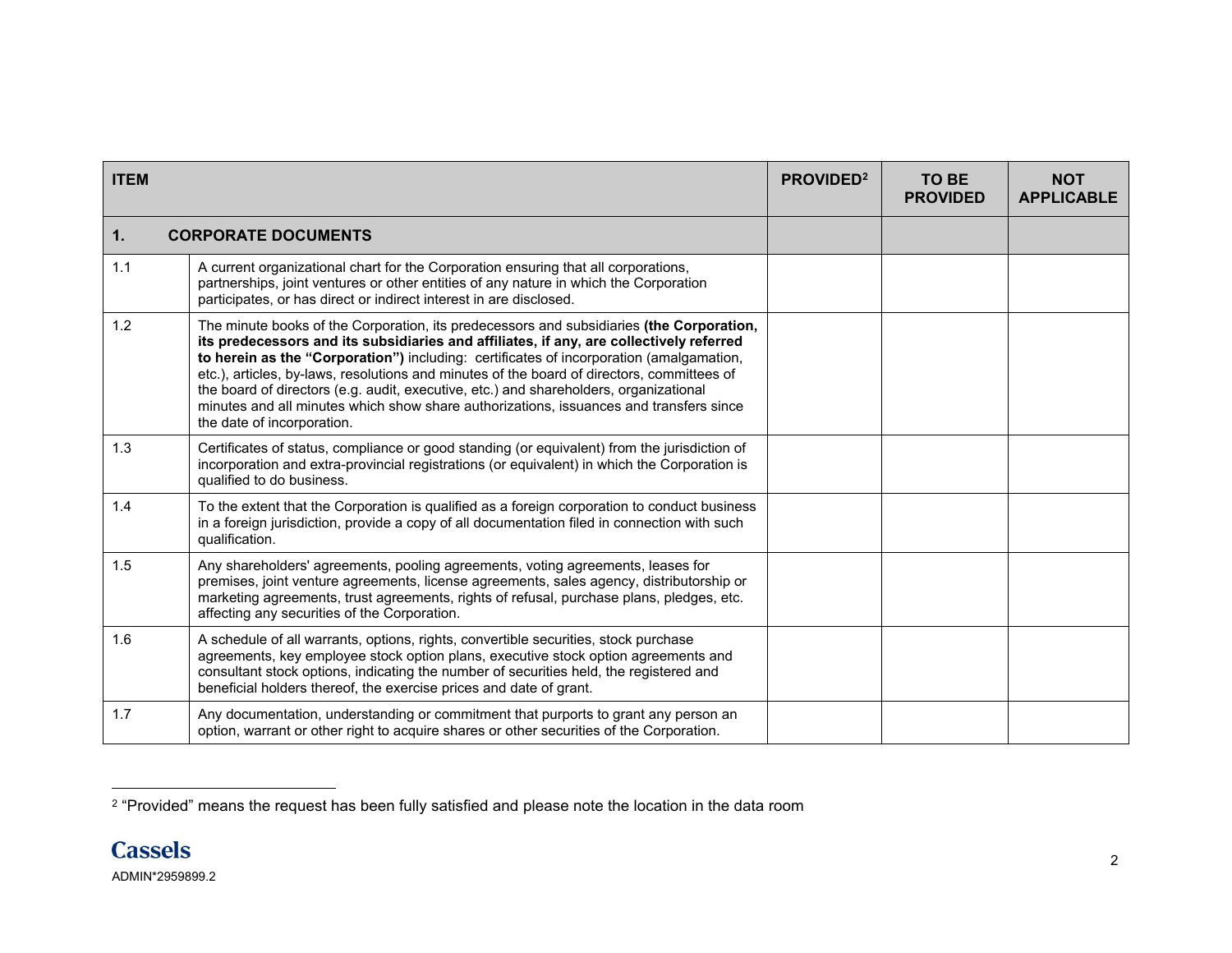| <b>ITEM</b> |                                                                                                                                                                                                                                                                                    | PROVIDED <sup>2</sup> | <b>TO BE</b><br><b>PROVIDED</b> | <b>NOT</b><br><b>APPLICABLE</b> |
|-------------|------------------------------------------------------------------------------------------------------------------------------------------------------------------------------------------------------------------------------------------------------------------------------------|-----------------------|---------------------------------|---------------------------------|
| 1.8         | A schedule of outstanding bonds, notes, debentures and other debt instruments, showing<br>the registered and beneficial owners thereof along with copies of the relevant instruments<br>and any related agreement.                                                                 |                       |                                 |                                 |
| 1.9         | A schedule of the senior executives and key employees of the Corporation including<br>information on their background and history with the Corporation, current duties, the<br>reporting hierarchy, compensation and executive prerequisites for the current and<br>previous year. |                       |                                 |                                 |
| 1.10        | A schedule of the current directors and officers of the Corporation including a brief<br>description of their current duties and current compensation.                                                                                                                             |                       |                                 |                                 |
| 1.11        | Any publicly filed documents respecting directors and/or officers of the Corporation.                                                                                                                                                                                              |                       |                                 |                                 |
| 1.12        | Closing books, records or reporting letters relating to all previous issuances of securities in<br>the capital of the Corporation.                                                                                                                                                 |                       |                                 |                                 |
| 1.13        | A certified list of the registered shareholders of the Corporation dated no earlier than the<br>date hereof.                                                                                                                                                                       |                       |                                 |                                 |
| 1.14        | Form of share certificate for all shares of the Corporation.                                                                                                                                                                                                                       |                       |                                 |                                 |
| 1.15        | Any shareholders' rights plan or similar plan.                                                                                                                                                                                                                                     |                       |                                 |                                 |
| 1.16        | Any reports to the board of directors of the Corporation regarding executive compensation<br>and perquisites and other matters reflecting upon internal corporate controls.                                                                                                        |                       |                                 |                                 |
| 1.17        | Any reports, notices, proxy circulars, information circulars, take-over bid circulars, offering<br>memoranda, or other written communications to the shareholders of, or prospective<br>investors in, the Corporation.                                                             |                       |                                 |                                 |
| 1.18        | Any policies of the Corporation relating to corporate governance, including:                                                                                                                                                                                                       |                       |                                 |                                 |
|             | (a) copies of any codes of business conduct and ethics;                                                                                                                                                                                                                            |                       |                                 |                                 |
|             | details of any fraud and misconduct protection and controls; and<br>(b)                                                                                                                                                                                                            |                       |                                 |                                 |
|             | details of compliance with applicable corporate governance legislation.<br>(c)                                                                                                                                                                                                     |                       |                                 |                                 |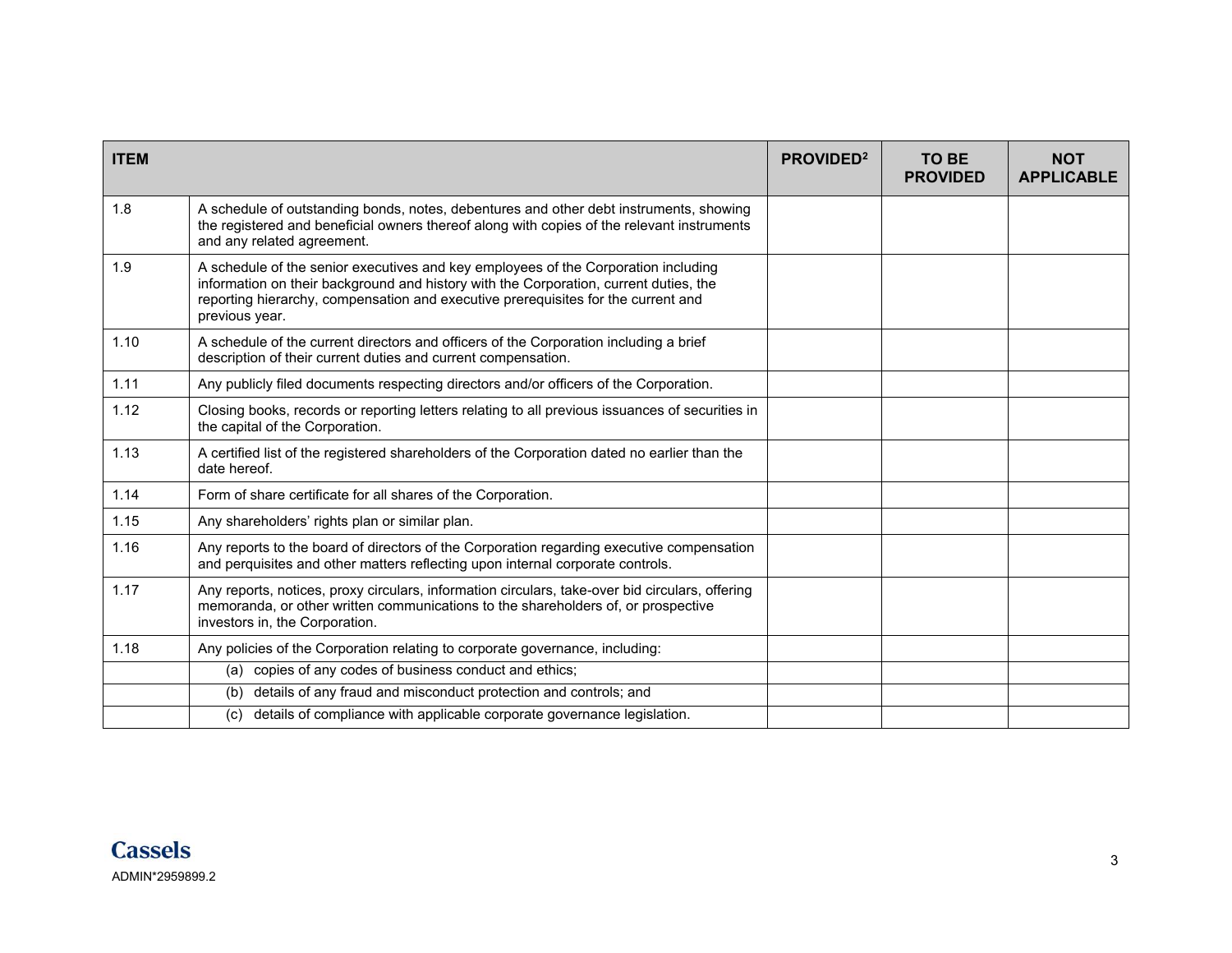| <b>ITEM</b> |                                                                                                                                                                                                                                                                                                                                                                         | PROVIDED <sup>2</sup> | <b>TO BE</b><br><b>PROVIDED</b> | <b>NOT</b><br><b>APPLICABLE</b> |
|-------------|-------------------------------------------------------------------------------------------------------------------------------------------------------------------------------------------------------------------------------------------------------------------------------------------------------------------------------------------------------------------------|-----------------------|---------------------------------|---------------------------------|
| 2.          | <b>MATERIAL AGREEMENTS</b>                                                                                                                                                                                                                                                                                                                                              |                       |                                 |                                 |
| 2.1         | All banking documentation, loan agreements, promissory notes, indentures, guarantees,<br>lines of credit, letters of credit, security agreements, pledges, contracts, commitments and<br>other evidence of indebtedness. Verify all long term indebtedness of the Corporation,<br>including original and current amounts outstanding, the due dates and interest rates. |                       |                                 |                                 |
| 2.2         | Information about guarantees in respect of any indebtedness or any obligation of any<br>other person with respect to the Corporation.                                                                                                                                                                                                                                   |                       |                                 |                                 |
| 2.3         | Any business combination, acquisition, merger, divestiture or share (or other security)<br>purchase agreement involving the Corporation, as well as any correspondence, whether<br>of a preliminary nature or otherwise, in connection therewith.                                                                                                                       |                       |                                 |                                 |
| 2.4         | Copies of all letters of intent of the Corporation as well as any correspondence in<br>connection therewith, whether of a preliminary nature or otherwise.                                                                                                                                                                                                              |                       |                                 |                                 |
| 2.5         | Government sponsored loans, government assistance programs, grants, subsidies, etc.                                                                                                                                                                                                                                                                                     |                       |                                 |                                 |
| 2.6         | All significant marketing, management, service, consulting or any other similar type of<br>contract.                                                                                                                                                                                                                                                                    |                       |                                 |                                 |
| 2.7         | All agreements, contracts or commitments limiting the freedom of the Corporation to<br>engage in any line of business, to compete with any other person or to solicit clients or<br>employees or imposing obligations of confidentiality.                                                                                                                               |                       |                                 |                                 |
| 2.8         | Significant equipment and service leases.                                                                                                                                                                                                                                                                                                                               |                       |                                 |                                 |
| 2.9         | Significant insurance policies and commitments (property, vehicles, liability, directors and<br>officers, key-man, etc.).                                                                                                                                                                                                                                               |                       |                                 |                                 |
| 2.10        | All agreements, contracts or commitments which might reasonably be expected to have<br>an adverse impact on the business or operations of the Corporation.                                                                                                                                                                                                              |                       |                                 |                                 |
| 2.11        | All contracts or agreements with or pertaining to the Corporation and to which directors,<br>officers or owners of more than 5% of the shares of the Corporation are parties, including<br>but not limited to promissory notes, receivables and/or payables.                                                                                                            |                       |                                 |                                 |
| 2.12        | All contracts, agreements or commitments entered into in the ordinary course of business,<br>which cannot be terminated or cancelled without penalty within 30 days.                                                                                                                                                                                                    |                       |                                 |                                 |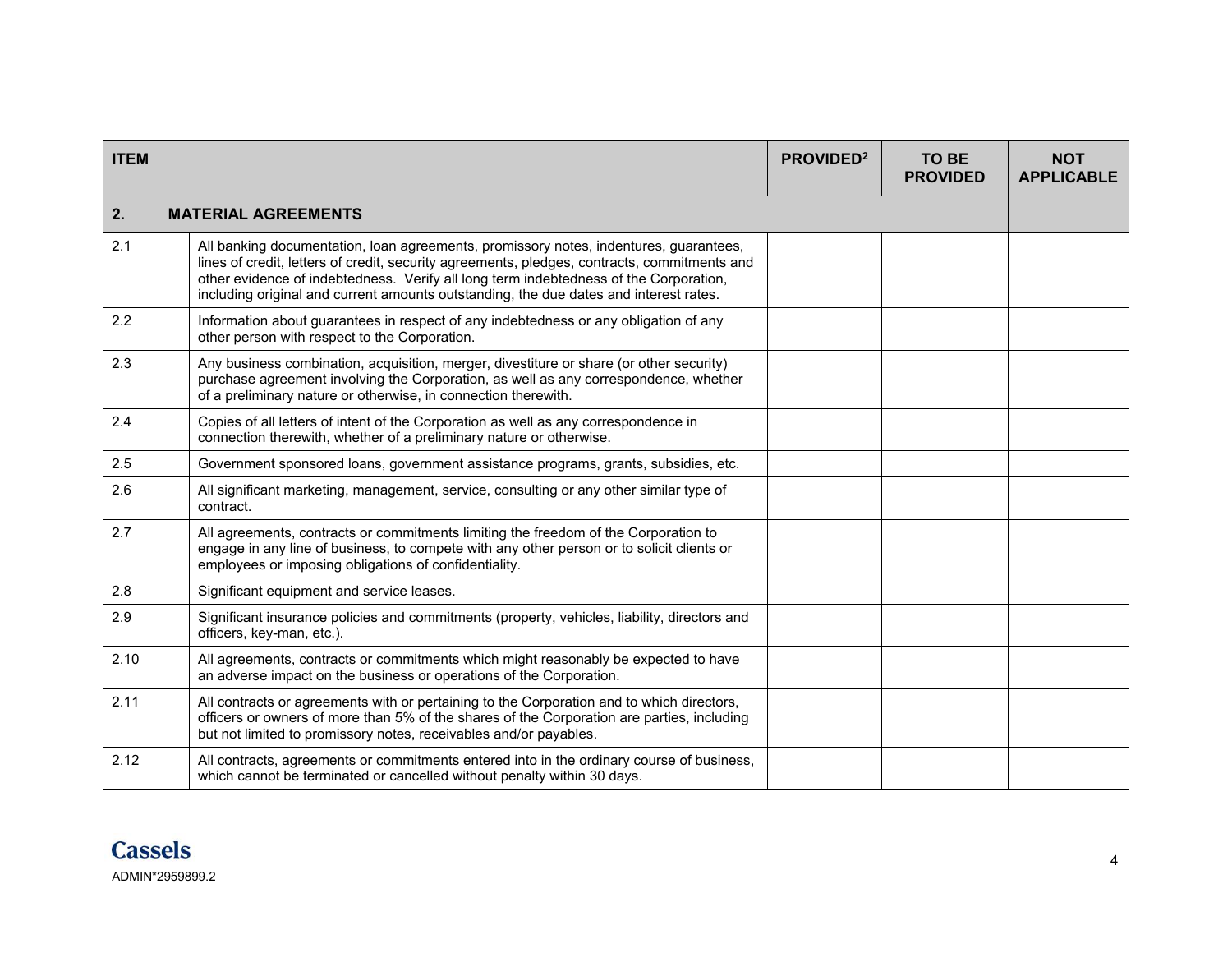| <b>ITEM</b> |                                                                                                                                                                                                                                                                                                                                                 | <b>PROVIDED</b> <sup>2</sup> | <b>TO BE</b><br><b>PROVIDED</b> | <b>NOT</b><br><b>APPLICABLE</b> |
|-------------|-------------------------------------------------------------------------------------------------------------------------------------------------------------------------------------------------------------------------------------------------------------------------------------------------------------------------------------------------|------------------------------|---------------------------------|---------------------------------|
| 2.13        | Copies of all partnership agreements, joint venture participation agreements, trust or<br>similar agreements (or letters of intent in respect of such agreements) involving the<br>Corporation.                                                                                                                                                 |                              |                                 |                                 |
| 2.14        | Agency, sales commission, supply or distribution agreements.                                                                                                                                                                                                                                                                                    |                              |                                 |                                 |
| 2.15        | Documents or agreements relating to any significant capital expenditure or commitment.                                                                                                                                                                                                                                                          |                              |                                 |                                 |
| 2.16        | Agreements providing for any loan or advance to, or investment in, any other person, or<br>any agreement, contract or commitment relating to the making of such loan, advance or<br>investment.                                                                                                                                                 |                              |                                 |                                 |
| 2.17        | Agreements, contracts or commitments not entered into in the ordinary course of<br>business.                                                                                                                                                                                                                                                    |                              |                                 |                                 |
| 2.18        | Principal documents (including offering memoranda) relating to any acquisition or<br>dispositions of businesses or significant assets by the Corporation during the last five<br>years.                                                                                                                                                         |                              |                                 |                                 |
| 2.19        | Summaries of any current or future proposals to dispose of any businesses or assets of<br>the Corporation, including copies of any marketing or sales documents.                                                                                                                                                                                |                              |                                 |                                 |
| 2.20        | Trust deeds to which the Corporation is a party.                                                                                                                                                                                                                                                                                                |                              |                                 |                                 |
| 2.21        | Agreements, indentures or other instruments which contain restrictions with respect to<br>payment of dividends or other distributions in respect of shares of the Corporation.                                                                                                                                                                  |                              |                                 |                                 |
| 2.22        | Significant leases and subleases of personal property (including motor vehicles) to which<br>the Corporation is a party either as lessor or lessee.                                                                                                                                                                                             |                              |                                 |                                 |
| 2.23        | Agreements in respect of all intellectual property and technology owned or used by the<br>Corporation, including license agreements, royalty agreements, software contracts and<br>any technology transfer agreements (whether as a grantor or grantee of intellectual<br>property) and technology rights under such agreements, licenses, etc. |                              |                                 |                                 |
| 2.24        | Standard form agreements, leases, warranties, etc.                                                                                                                                                                                                                                                                                              |                              |                                 |                                 |
| 2.25        | Related party transactions entered into by the Corporation.                                                                                                                                                                                                                                                                                     |                              |                                 |                                 |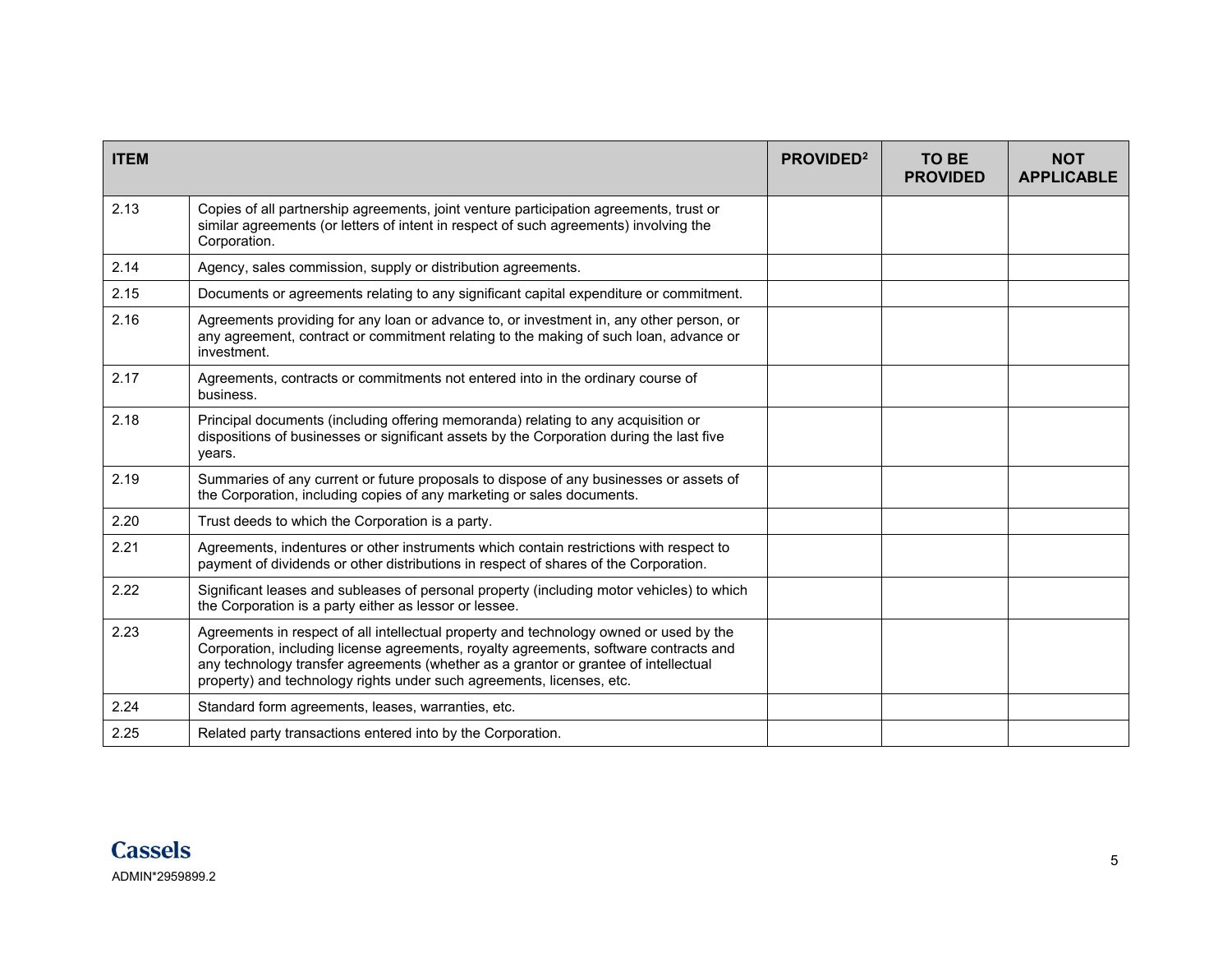| <b>ITEM</b> |                                                                                                                                                                                                                                                                                                                                                      | PROVIDED <sup>2</sup> | <b>TO BE</b><br><b>PROVIDED</b> | <b>NOT</b><br><b>APPLICABLE</b> |
|-------------|------------------------------------------------------------------------------------------------------------------------------------------------------------------------------------------------------------------------------------------------------------------------------------------------------------------------------------------------------|-----------------------|---------------------------------|---------------------------------|
| 2.26        | Any material agreements involving the Corporation which have been entered into and<br>which have not been provided pursuant to this section, including copies of agreements<br>which have a bearing on the ownership or rights in or to the Corporation's products,<br>including the following types of agreements:                                  |                       |                                 |                                 |
|             | Intercompany;<br>$\bullet$                                                                                                                                                                                                                                                                                                                           |                       |                                 |                                 |
|             | Distributor;                                                                                                                                                                                                                                                                                                                                         |                       |                                 |                                 |
|             | Value Added Reseller (VAR);                                                                                                                                                                                                                                                                                                                          |                       |                                 |                                 |
|             | Original Equipment Manufacturer (OEM);                                                                                                                                                                                                                                                                                                               |                       |                                 |                                 |
|             | Reseller;                                                                                                                                                                                                                                                                                                                                            |                       |                                 |                                 |
|             | Developer;                                                                                                                                                                                                                                                                                                                                           |                       |                                 |                                 |
|             | Supplier;                                                                                                                                                                                                                                                                                                                                            |                       |                                 |                                 |
|             | Customer;                                                                                                                                                                                                                                                                                                                                            |                       |                                 |                                 |
|             | Confidentiality (including agreements where persons owe duties of confidence to<br>the Corporation and those where the Corporation owes duties of confidence to<br>third parties);                                                                                                                                                                   |                       |                                 |                                 |
|             | Insurance (i.e. for intellectual property coverage, errors and omissions coverage,<br>$etc.$ ; and,                                                                                                                                                                                                                                                  |                       |                                 |                                 |
|             | Standard form(s) of sales, license, support and lease agreements with customers<br>of the Corporation.                                                                                                                                                                                                                                               |                       |                                 |                                 |
| 2.27        | Any default or alleged default by any party under any of the foregoing should be indicated.<br>A description of any facts and/or circumstances which may give rise to the cancellation or<br>termination of, or claim for damage or loss under, any of the agreements, arrangements or<br>understandings referred to above should also be indicated. |                       |                                 |                                 |
| 3.          | <b>BANKING AND INDEBTEDNESS</b>                                                                                                                                                                                                                                                                                                                      |                       |                                 |                                 |
| 3.1         | A list of all security granted by the Corporation against their respective assets as well as<br>copies of any security agreements.                                                                                                                                                                                                                   |                       |                                 |                                 |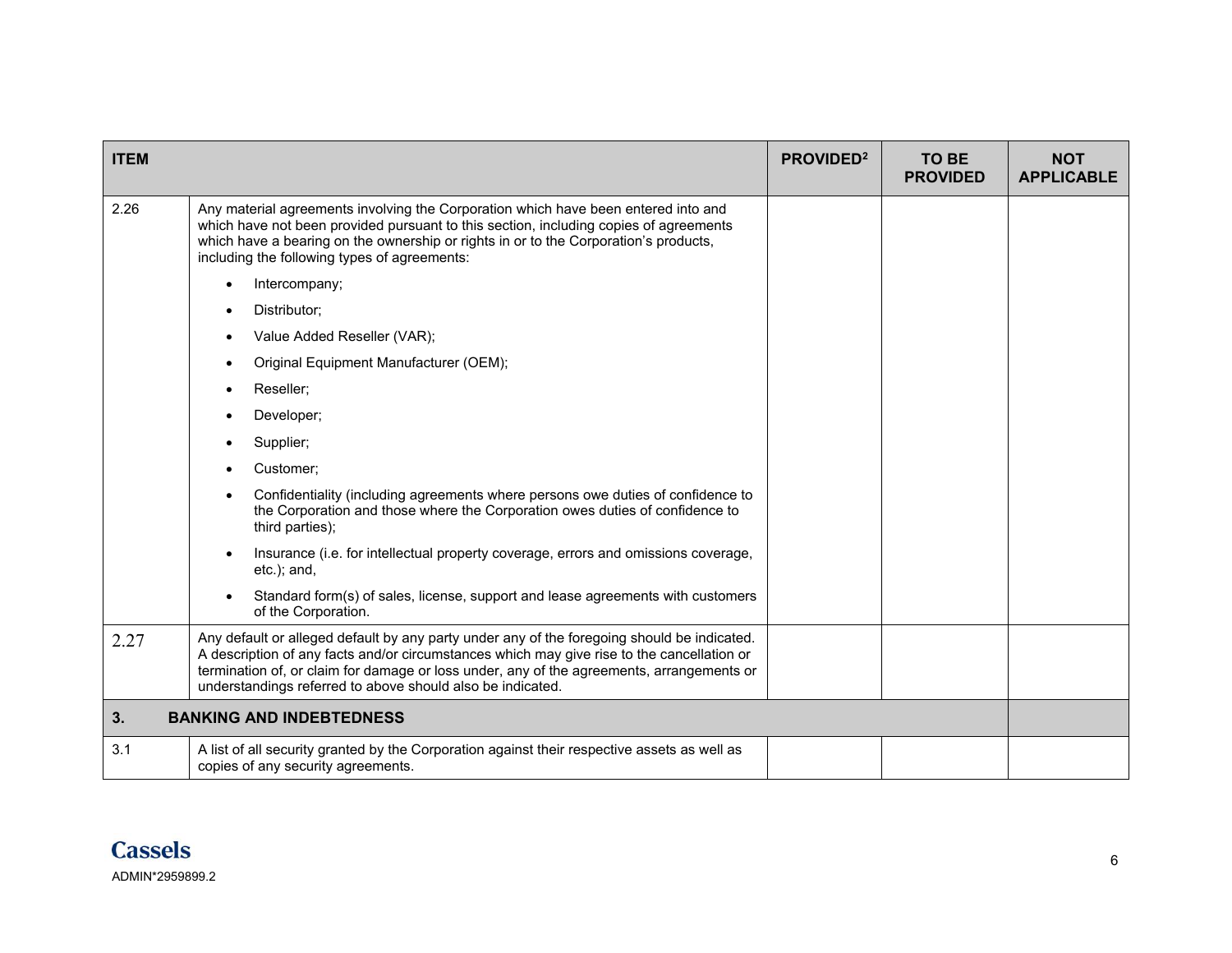| <b>ITEM</b>                                                                             |                                                                                                                                                                                                                                                                                                                                                                                                                                                                                                                                                                                                                                                                                                 | PROVIDED <sup>2</sup> | <b>TO BE</b><br><b>PROVIDED</b> | <b>NOT</b><br><b>APPLICABLE</b> |
|-----------------------------------------------------------------------------------------|-------------------------------------------------------------------------------------------------------------------------------------------------------------------------------------------------------------------------------------------------------------------------------------------------------------------------------------------------------------------------------------------------------------------------------------------------------------------------------------------------------------------------------------------------------------------------------------------------------------------------------------------------------------------------------------------------|-----------------------|---------------------------------|---------------------------------|
| 3.2                                                                                     | Copies of all documents and agreements (including all amendments thereto) evidencing<br>other material financing arrangements of the Corporation, including sale and lease back<br>arrangements, instalment purchases, etc.                                                                                                                                                                                                                                                                                                                                                                                                                                                                     |                       |                                 |                                 |
| 3.3                                                                                     | Copies of all computations demonstrating compliance by the Corporation with covenants<br>in existing financing documents.                                                                                                                                                                                                                                                                                                                                                                                                                                                                                                                                                                       |                       |                                 |                                 |
| 3.4                                                                                     | A list of all bank accounts of the Corporation (including payroll accounts) as well as<br>balances of accounts. List should include name, address, and contact at the applicable<br>financial institution.                                                                                                                                                                                                                                                                                                                                                                                                                                                                                      |                       |                                 |                                 |
| 3.5                                                                                     | Copies of any correspondence with lenders or trustees, including all compliance reports<br>submitted by the Corporation or by any of its respective public accountants.                                                                                                                                                                                                                                                                                                                                                                                                                                                                                                                         |                       |                                 |                                 |
| 3.6                                                                                     | Details with respect to signing authorities over all bank accounts of the Corporation.                                                                                                                                                                                                                                                                                                                                                                                                                                                                                                                                                                                                          |                       |                                 |                                 |
| 3.7                                                                                     | List of (i) the name of each bank in which a safe deposit box related to the business of the<br>Corporation is maintained and the names of all persons authorized to have access<br>thereto, and (ii) the names of all persons, if any, holding powers of attorney related to the<br>business of the Corporation.                                                                                                                                                                                                                                                                                                                                                                               |                       |                                 |                                 |
| 3.8                                                                                     | Details of any proposal to discontinue dealings with any financial institution.                                                                                                                                                                                                                                                                                                                                                                                                                                                                                                                                                                                                                 |                       |                                 |                                 |
| 3.9                                                                                     | Documentation relating to any material financings proposed to be completed by the<br>Corporation.                                                                                                                                                                                                                                                                                                                                                                                                                                                                                                                                                                                               |                       |                                 |                                 |
| 3.10                                                                                    | Credit reports with respect to the Corporation (including a review of any reports by rating<br>agencies) and information concerning the general reputation with creditors, customers and<br>suppliers of the Corporation.                                                                                                                                                                                                                                                                                                                                                                                                                                                                       |                       |                                 |                                 |
| LITIGATION AND GOVERNMENTAL OR REGULATORY REGULATION AND INVESTIGATIONS<br>$\mathbf{4}$ |                                                                                                                                                                                                                                                                                                                                                                                                                                                                                                                                                                                                                                                                                                 |                       |                                 |                                 |
| 4.1                                                                                     | Summaries (including parties, nature of proceedings, date of commencement, current<br>status, relief sought and estimated actual cost, insurance coverage, if any) and any legal<br>opinions rendered concerning any active, pending or threatened actions involving the<br>Corporation including the following: civil suits by private persons or entities; suits by<br>regulatory or governmental bodies; alleged criminal actions involving the Corporation, any<br>present or past director or officer thereof, or any principal shareholder; tax claims,<br>disputes, investigations, etc. (federal, provincial, municipal or otherwise); and<br>administrative actions or investigations. |                       |                                 |                                 |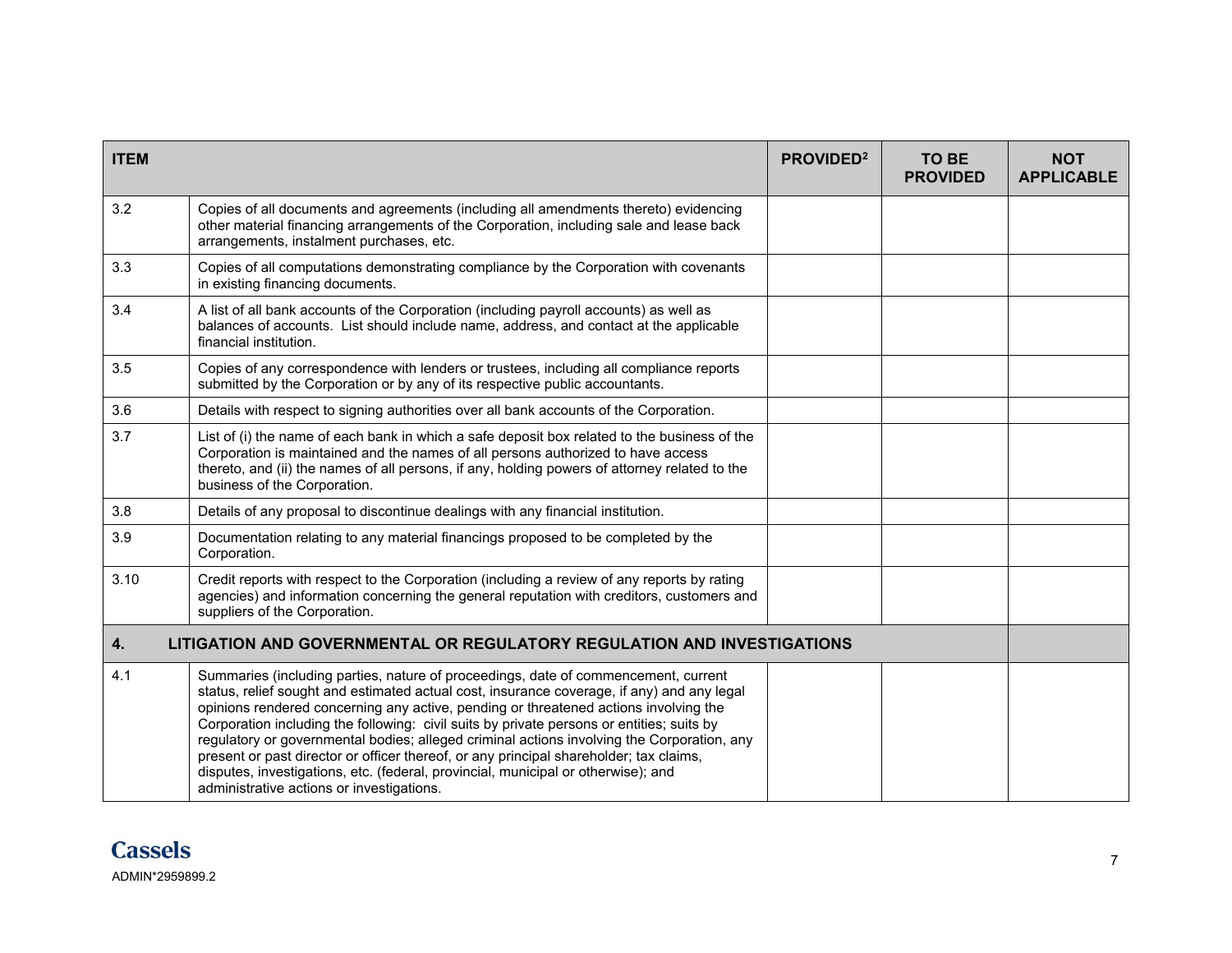| <b>ITEM</b> |                                                                                                                                                                                                                                                                                                                                                                                                                 | PROVIDED <sup>2</sup> | TO BE<br><b>PROVIDED</b> | <b>NOT</b><br><b>APPLICABLE</b> |
|-------------|-----------------------------------------------------------------------------------------------------------------------------------------------------------------------------------------------------------------------------------------------------------------------------------------------------------------------------------------------------------------------------------------------------------------|-----------------------|--------------------------|---------------------------------|
| 4.2         | Copies of all statements of claim and other documents related to any litigation involving<br>the Corporation.                                                                                                                                                                                                                                                                                                   |                       |                          |                                 |
| 4.3         | Copies of all material correspondence with any regulatory or governmental bodies.                                                                                                                                                                                                                                                                                                                               |                       |                          |                                 |
| 4.4         | Copies of all orders, judgements, consent and other decrees of courts, administrative<br>agencies or other tribunals, or of settlement agreements imposing continuing obligations<br>or restrictions on the Corporation, or which require or prohibit any future activities that are<br>of a material nature.                                                                                                   |                       |                          |                                 |
| 4.5         | Copies of all permits, authorizations, operating licenses and approvals held by the<br>Corporation or required for the current or planned operations of the Corporation.                                                                                                                                                                                                                                        |                       |                          |                                 |
| 4.6         | To the extent not disclosed in response to other items, details of all cases of non-<br>compliance or alleged non-compliance with laws, regulations, regulatory policies and rules<br>relating to:                                                                                                                                                                                                              |                       |                          |                                 |
|             | non-discrimination, promotion, retirement, benefits, pensions and working<br>(a)<br>conditions:                                                                                                                                                                                                                                                                                                                 |                       |                          |                                 |
|             | (b) health and safety;                                                                                                                                                                                                                                                                                                                                                                                          |                       |                          |                                 |
|             | employment standard or labour relations;<br>(c)                                                                                                                                                                                                                                                                                                                                                                 |                       |                          |                                 |
|             | (d) zoning;                                                                                                                                                                                                                                                                                                                                                                                                     |                       |                          |                                 |
|             | anti-corruption legislation, including the Corruption of Foreign Public Officials Act<br>(e)<br>(Canada) and the Foreign Corrupt Practices Act (U.S.); and                                                                                                                                                                                                                                                      |                       |                          |                                 |
|             | advertising and sales reports submitted by the Corporation or its accountants.<br>(f)                                                                                                                                                                                                                                                                                                                           |                       |                          |                                 |
| 5.          | <b>FINANCIAL AND TAX</b>                                                                                                                                                                                                                                                                                                                                                                                        |                       |                          |                                 |
| 5.1         | Federal, provincial and foreign tax returns (together with exhibits and schedules thereto)<br>filed by the Corporation for each of the $\bullet$ most recently completed financial years. A<br>schedule describing any ongoing tax disputes together with copies of reports,<br>correspondence, etc., relating to pending federal, provincial or other tax proceedings,<br>assessments, or investigations, etc. |                       |                          |                                 |
| 5.2         | The following [audited] financial statements or information in respect of the Corporation (if<br>no time frame is specified, for each of the $\bullet$ most recently completed financial years):                                                                                                                                                                                                                |                       |                          |                                 |
|             | annual financial statement<br>(a)                                                                                                                                                                                                                                                                                                                                                                               |                       |                          |                                 |
|             | interim financial statements for the most recent 4 quarters<br>(b)                                                                                                                                                                                                                                                                                                                                              |                       |                          |                                 |
|             | (c) any financial forecasts, budgets or projections (prepared internally or otherwise)                                                                                                                                                                                                                                                                                                                          |                       |                          |                                 |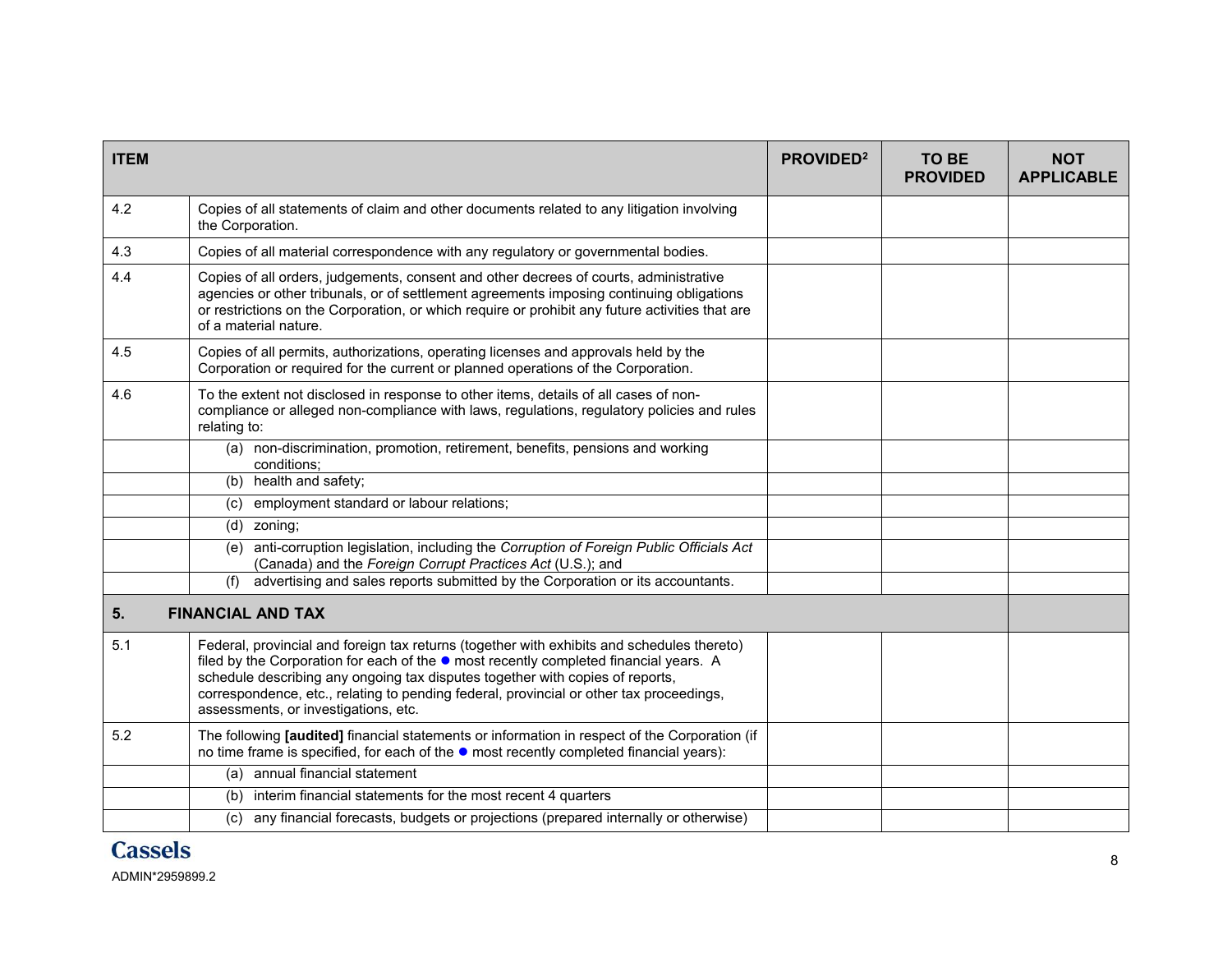| <b>ITEM</b> |                                                                                                                                                                                                                                                                                                                                   | PROVIDED <sup>2</sup> | <b>TO BE</b><br><b>PROVIDED</b> | <b>NOT</b><br><b>APPLICABLE</b> |
|-------------|-----------------------------------------------------------------------------------------------------------------------------------------------------------------------------------------------------------------------------------------------------------------------------------------------------------------------------------|-----------------------|---------------------------------|---------------------------------|
|             | (d) any financial reports or internal financial statements prepared by management                                                                                                                                                                                                                                                 |                       |                                 |                                 |
|             | (e) any reporting letters delivered with respect to audits                                                                                                                                                                                                                                                                        |                       |                                 |                                 |
|             | all letters or memos or records of meetings during the past 3 financial years by<br>(f)<br>the Corporation from its independent public accountants or any other<br>consultants, regarding methods of accounting, the adequacy of financial controls<br>or systems, annual audit problems or compliance with contract requirements |                       |                                 |                                 |
|             | name of the Corporation's present and former accountants during the past 3<br>(q)<br>financial years and length of the Corporation's relationship with such<br>accountants; indicate whether the accountants own any interest in or hold any<br>position or appointment (such as consultant) with the Corporation                 |                       |                                 |                                 |
|             | (h) a description of all contingent liabilities and contracts subject to renegotiation                                                                                                                                                                                                                                            |                       |                                 |                                 |
|             | a description of any change in accounting policies or procedures during the last 3<br>(i)<br>vears                                                                                                                                                                                                                                |                       |                                 |                                 |
|             | copies of any analysis or reports of the Corporation prepared since 1999 by<br>(i)<br>investment bankers, engineers, management consultants, accountants or others,<br>including marketing studies, credit reports by the Corporation's auditors and<br>other types of reports, financial or otherwise                            |                       |                                 |                                 |
|             | (k) budgets and cash flow analysis for the Corporation for the current year, the 3<br>previous fiscal years and any proposed budgets or forecasts for any future years,<br>together with any supporting materials, including details by department or<br>operating unit                                                           |                       |                                 |                                 |
|             | copies of all agreements, consents, elections and waivers filed or made by the<br>(1)<br>Corporation with any taxing authorities (federal, provincial, state, local or foreign)                                                                                                                                                   |                       |                                 |                                 |
| 5.3         | All documents and agreements evidencing other material financing arrangements,<br>including sale and lease back arrangements, etc. (other than already provided in item 2.1).                                                                                                                                                     |                       |                                 |                                 |
| 5.4         | Correspondence with lenders (including entities committed to lend), including all<br>compliance reports submitted by the Corporation or its auditors.                                                                                                                                                                             |                       |                                 |                                 |
| 5.5         | List of all inter-corporate accounts and agreements with any documentation pertaining to<br>each such account, and a summary of any undocumented agreement.                                                                                                                                                                       |                       |                                 |                                 |
| 5.6         | Any relevant budget information for the Corporation's next fiscal year.                                                                                                                                                                                                                                                           |                       |                                 |                                 |
| 5.7         | Computations demonstrating compliance with covenants, if any, in existing financing<br>documents.                                                                                                                                                                                                                                 |                       |                                 |                                 |
| 5.8         | Bank letter or agreements regarding any lines of credit together with evidence of the<br>outstanding balances.                                                                                                                                                                                                                    |                       |                                 |                                 |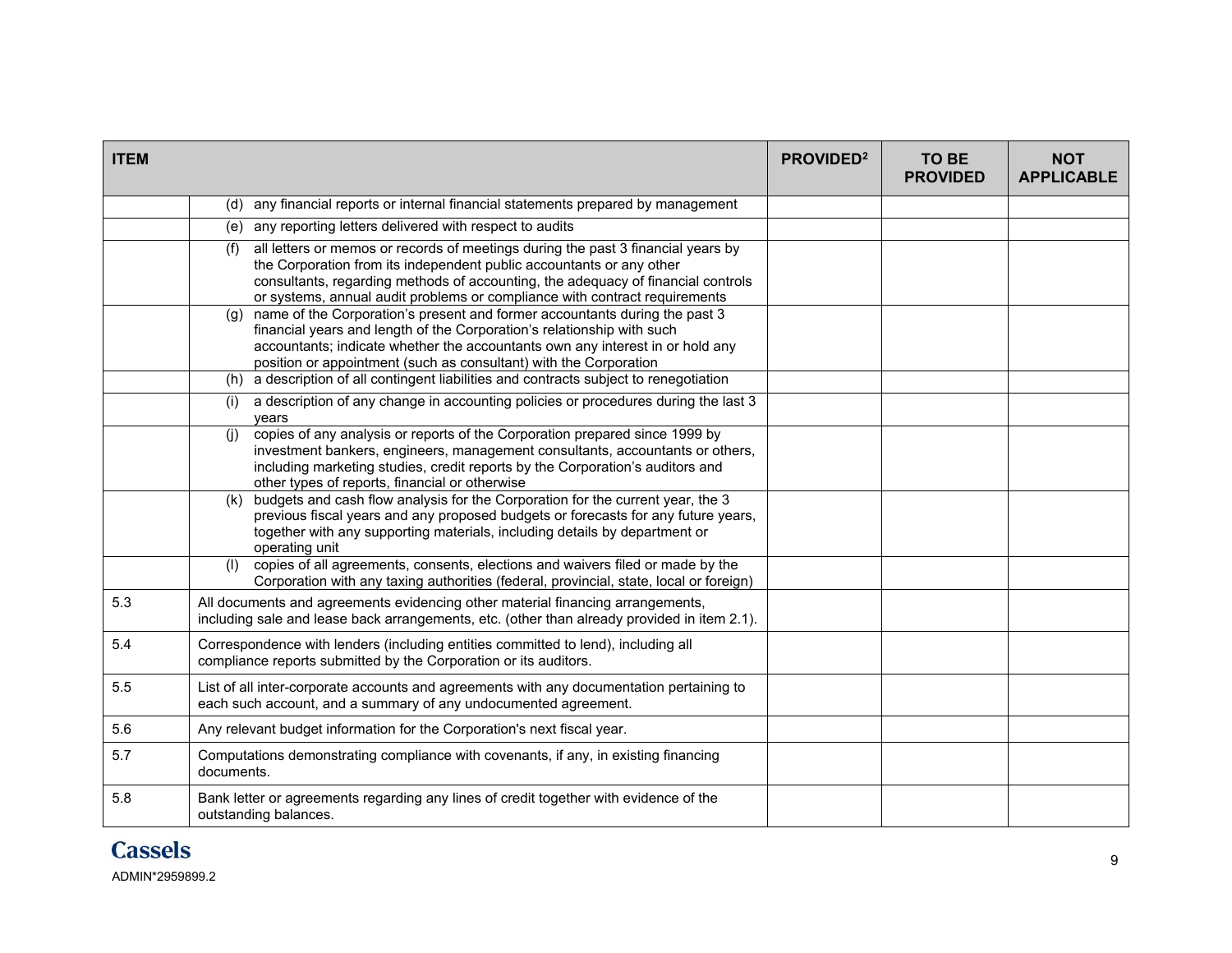| <b>ITEM</b> |                                                                                                                                                                                                                                                                                                                                                                                                                                                                                                                                                             | <b>PROVIDED<sup>2</sup></b> | <b>TO BE</b><br><b>PROVIDED</b> | <b>NOT</b><br><b>APPLICABLE</b> |  |
|-------------|-------------------------------------------------------------------------------------------------------------------------------------------------------------------------------------------------------------------------------------------------------------------------------------------------------------------------------------------------------------------------------------------------------------------------------------------------------------------------------------------------------------------------------------------------------------|-----------------------------|---------------------------------|---------------------------------|--|
| 5.9         | A copy of the Corporation's most recent business plan.                                                                                                                                                                                                                                                                                                                                                                                                                                                                                                      |                             |                                 |                                 |  |
| 6.          | <b>REAL PROPERTY AND PERSONAL PROPERTY</b>                                                                                                                                                                                                                                                                                                                                                                                                                                                                                                                  |                             |                                 |                                 |  |
| 6.1         | With respect to real property of the Corporation:                                                                                                                                                                                                                                                                                                                                                                                                                                                                                                           |                             |                                 |                                 |  |
|             | (a) list all real property and interests in real property (including all leases) owned,<br>leased or used by the Corporation and copies of all deeds, leases, subleases,<br>sales contracts, appraisals, tenancy agreements, easements, licenses, royalty<br>agreements, surveys, title reports and policies of title insurance or lawyer's<br>abstract reports and any other documents pertaining to title of the real property<br>(b) copies of any expert reports, appraisals or valuations prepared with respect to<br>real property of the Corporation |                             |                                 |                                 |  |
|             | (c) copies of all outstanding mortgages and encumbrances on real property of the<br>Corporation                                                                                                                                                                                                                                                                                                                                                                                                                                                             |                             |                                 |                                 |  |
|             | (d) copies of any title opinions previously rendered with respect to real property of<br>the Corporation                                                                                                                                                                                                                                                                                                                                                                                                                                                    |                             |                                 |                                 |  |
|             | (e) copies of any outstanding offers to lease, purchase or sell any real property                                                                                                                                                                                                                                                                                                                                                                                                                                                                           |                             |                                 |                                 |  |
|             | details on any outstanding lease assignment or subleases<br>(f)                                                                                                                                                                                                                                                                                                                                                                                                                                                                                             |                             |                                 |                                 |  |
|             | copies of any options affecting real property<br>(g)                                                                                                                                                                                                                                                                                                                                                                                                                                                                                                        |                             |                                 |                                 |  |
|             | (h) copies of all contracts, arrangements and easements relating to services and<br>utilities                                                                                                                                                                                                                                                                                                                                                                                                                                                               |                             |                                 |                                 |  |
|             | copies of all property tax data including valuations with respect to all real property<br>(i)                                                                                                                                                                                                                                                                                                                                                                                                                                                               |                             |                                 |                                 |  |
| 6.2         | Copies of all applicable zoning and building code information.                                                                                                                                                                                                                                                                                                                                                                                                                                                                                              |                             |                                 |                                 |  |
| 6.3         | Copies of any notices or permits received from local zoning or building authorities and a<br>list of any properties (owned or leased) that do not comply with local zoning or building<br>codes.                                                                                                                                                                                                                                                                                                                                                            |                             |                                 |                                 |  |
| 6.4         | A list of all machinery, equipment, furniture, fixtures, vehicles, and similar items of<br>personal property owned or leased by the Corporation together with a schedule showing<br>the terms of ownership/lease, the total cost, depreciation reserve and rates (if applicable),<br>lease payments (if applicable) and present book value (if applicable)                                                                                                                                                                                                  |                             |                                 |                                 |  |
| 6.5         | A list of any other machinery, equipment, furniture or vehicles used in the business of the<br>Corporation but not listed in 6.4 above.                                                                                                                                                                                                                                                                                                                                                                                                                     |                             |                                 |                                 |  |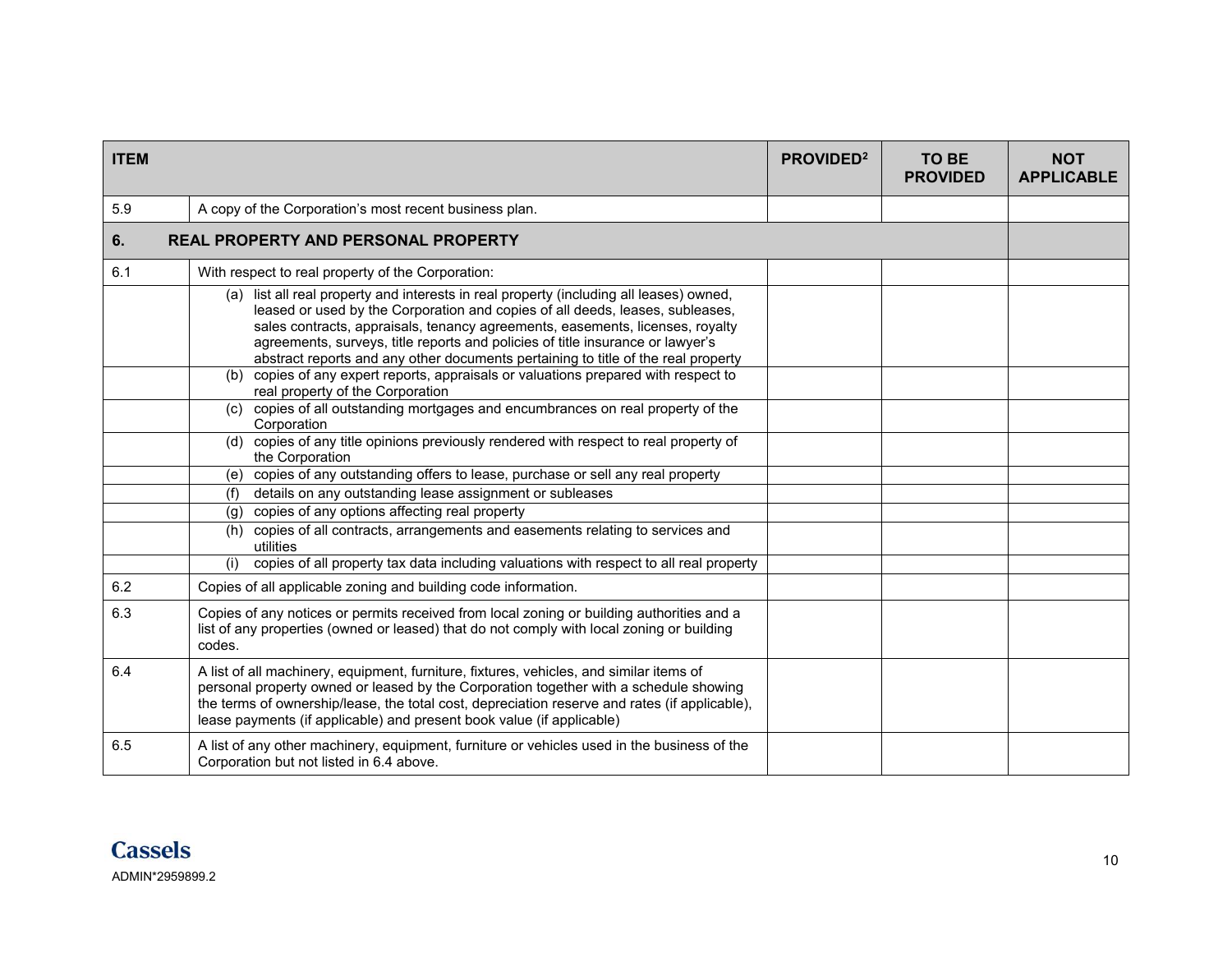| <b>ITEM</b> |                                                                                                                                                                                                                                                                                                                                                                                                                                                              | PROVIDED <sup>2</sup> | <b>TO BE</b><br><b>PROVIDED</b> | <b>NOT</b><br><b>APPLICABLE</b> |
|-------------|--------------------------------------------------------------------------------------------------------------------------------------------------------------------------------------------------------------------------------------------------------------------------------------------------------------------------------------------------------------------------------------------------------------------------------------------------------------|-----------------------|---------------------------------|---------------------------------|
| 6.6         | A list of any other goods, whether tangible or intangible, including computer software and<br>hardware, developed, marketed, manufactured, licensed, or otherwise commercially<br>exploited by the Corporation.                                                                                                                                                                                                                                              |                       |                                 |                                 |
| 6.7         | A list of all liens, charges, security interests or encumbrances of any kind which affect any<br>of the items listed in 6.4 or 6.5 above.                                                                                                                                                                                                                                                                                                                    |                       |                                 |                                 |
| 6.8         | Copies of all documents evidencing ownership and copies of all leases relating to items<br>listed in 6.4 and 6.5 above                                                                                                                                                                                                                                                                                                                                       |                       |                                 |                                 |
| 6.9         | List of all inventory of the Corporation as at $\bullet$ including raw materials, work in progress<br>and finished goods.                                                                                                                                                                                                                                                                                                                                    |                       |                                 |                                 |
| 6.10        | Copies of any appraisals, valuations or other expert reports prepared with respect to<br>personal property (including inventory) of the Corporation.                                                                                                                                                                                                                                                                                                         |                       |                                 |                                 |
| 6.11        | Information regarding any construction plans for significant new facilities and data on<br>projected construction costs for such facilities and for any facilities currently under<br>construction.                                                                                                                                                                                                                                                          |                       |                                 |                                 |
| 6.12        | List of municipal addresses of all warehouses or other locations where assets of the<br>Corporation are stored.                                                                                                                                                                                                                                                                                                                                              |                       |                                 |                                 |
| 7.          | <b>EMPLOYMENT AND LABOUR INFORMATION</b>                                                                                                                                                                                                                                                                                                                                                                                                                     |                       |                                 |                                 |
| 7.1         | Complete list of employees categorized by general job type (including consultants),<br>including salary, bonus and commission, job title and years of service, together with a brief<br>summary of the responsibilities, qualifications, employment history, etc. of any key<br>employees of the Corporation.                                                                                                                                                |                       |                                 |                                 |
| 7.2         | Copies of all employment, consulting, confidentiality and/or non-competition agreements<br>(including any unwritten severance or other employment arrangements) entered into by<br>the Corporation with any of its officers, employees, agents or consultants.                                                                                                                                                                                               |                       |                                 |                                 |
| 7.3         | Copies of all employee manuals or handbooks and other documents relevant to the<br>employment policies and practices of the Corporation.                                                                                                                                                                                                                                                                                                                     |                       |                                 |                                 |
| 7.4         | List of all individuals (employees/contractors) that work or worked for the Corporation and<br>that also worked for a competitor, customer or supplier and the activities carried out at the<br>Corporation and at their former employers. In addition, provide information as to whether<br>these individuals were intimately involved in (developing or having access to) similar<br>software or technology as the Corporation's while employed elsewhere. |                       |                                 |                                 |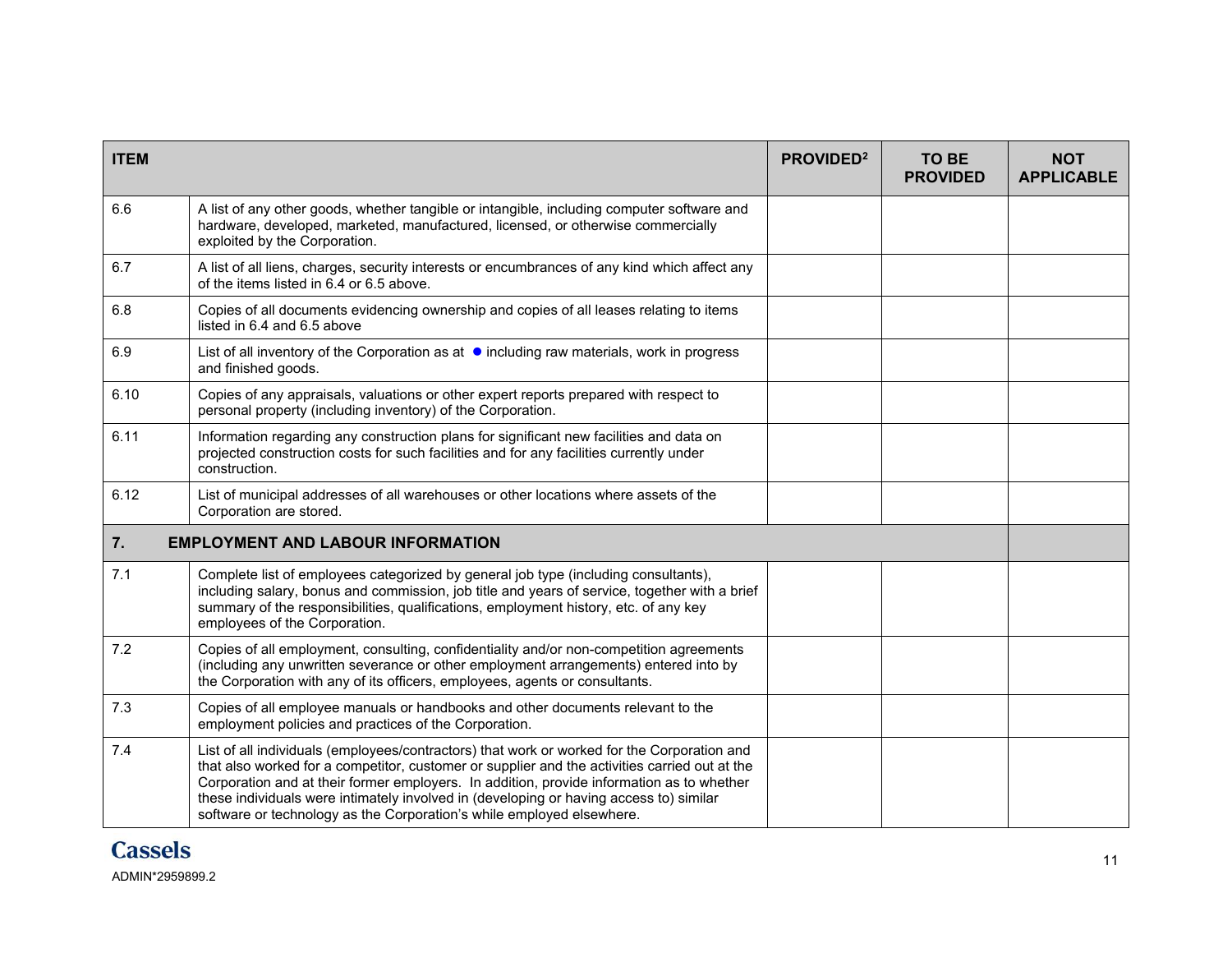| <b>ITEM</b> |                                                                                                                                                                                                                                                                                                                           | PROVIDED <sup>2</sup> | <b>TO BE</b><br><b>PROVIDED</b> | <b>NOT</b><br><b>APPLICABLE</b> |
|-------------|---------------------------------------------------------------------------------------------------------------------------------------------------------------------------------------------------------------------------------------------------------------------------------------------------------------------------|-----------------------|---------------------------------|---------------------------------|
| 7.5         | Copy of former employer employment contracts of personnel working on the Corporation's<br>software, if applicable.                                                                                                                                                                                                        |                       |                                 |                                 |
| 7.6         | Copies of all consulting agreements that relate to ownership of intellectual property or<br>which contain waivers of moral rights by employees or any consultants and provide copies<br>of all assignment documents related to the technology and intellectual property developed<br>by non-employees of the Corporation. |                       |                                 |                                 |
| 7.7         | Copies of all pension plans, stock option, profit sharing, employee benefit plans or stock<br>purchase plans of the Corporation including:                                                                                                                                                                                |                       |                                 |                                 |
|             | (a) copies of all manuals or brochures used to describe such plans to employees;                                                                                                                                                                                                                                          |                       |                                 |                                 |
|             | any past or current reports with respect to the funding or status of such plans;<br>(b)                                                                                                                                                                                                                                   |                       |                                 |                                 |
|             | summary plan descriptions, both current and all prior;<br>(C)                                                                                                                                                                                                                                                             |                       |                                 |                                 |
|             | (d) most recent actuarial valuation;                                                                                                                                                                                                                                                                                      |                       |                                 |                                 |
|             | auditors report;<br>(e)                                                                                                                                                                                                                                                                                                   |                       |                                 |                                 |
|             | trust agreement or master trust agreement;<br>(f)                                                                                                                                                                                                                                                                         |                       |                                 |                                 |
|             | investment manager agreement;<br>(g)                                                                                                                                                                                                                                                                                      |                       |                                 |                                 |
|             | insurance contract; and<br>(h)                                                                                                                                                                                                                                                                                            |                       |                                 |                                 |
|             | tax qualification papers.<br>(i)                                                                                                                                                                                                                                                                                          |                       |                                 |                                 |
| 7.8         | Describe in detail:                                                                                                                                                                                                                                                                                                       |                       |                                 |                                 |
|             | (a) investigations, compliance proceedings or audits being conducted by any agency<br>of the government;                                                                                                                                                                                                                  |                       |                                 |                                 |
|             | pending or threatened litigation, including appeals of benefit denials which<br>(b)<br>involve issues of general application to the plan;                                                                                                                                                                                 |                       |                                 |                                 |
|             | reductions in or restrictions on benefits;<br>(c)                                                                                                                                                                                                                                                                         |                       |                                 |                                 |
|             | (d) terminated plans;                                                                                                                                                                                                                                                                                                     |                       |                                 |                                 |
|             | partial terminations;<br>(e)                                                                                                                                                                                                                                                                                              |                       |                                 |                                 |
|             | fiduciary breaches and/or prohibited transactions;<br>(f)                                                                                                                                                                                                                                                                 |                       |                                 |                                 |
|             | contributions not made:<br>(q)                                                                                                                                                                                                                                                                                            |                       |                                 |                                 |
|             | recent changes and actuarial assumptions or methods not discussed in the<br>(h)<br>actuarial valuation:                                                                                                                                                                                                                   |                       |                                 |                                 |
|             | recent changes in actuary, accountant, insurance carrier, etc.                                                                                                                                                                                                                                                            |                       |                                 |                                 |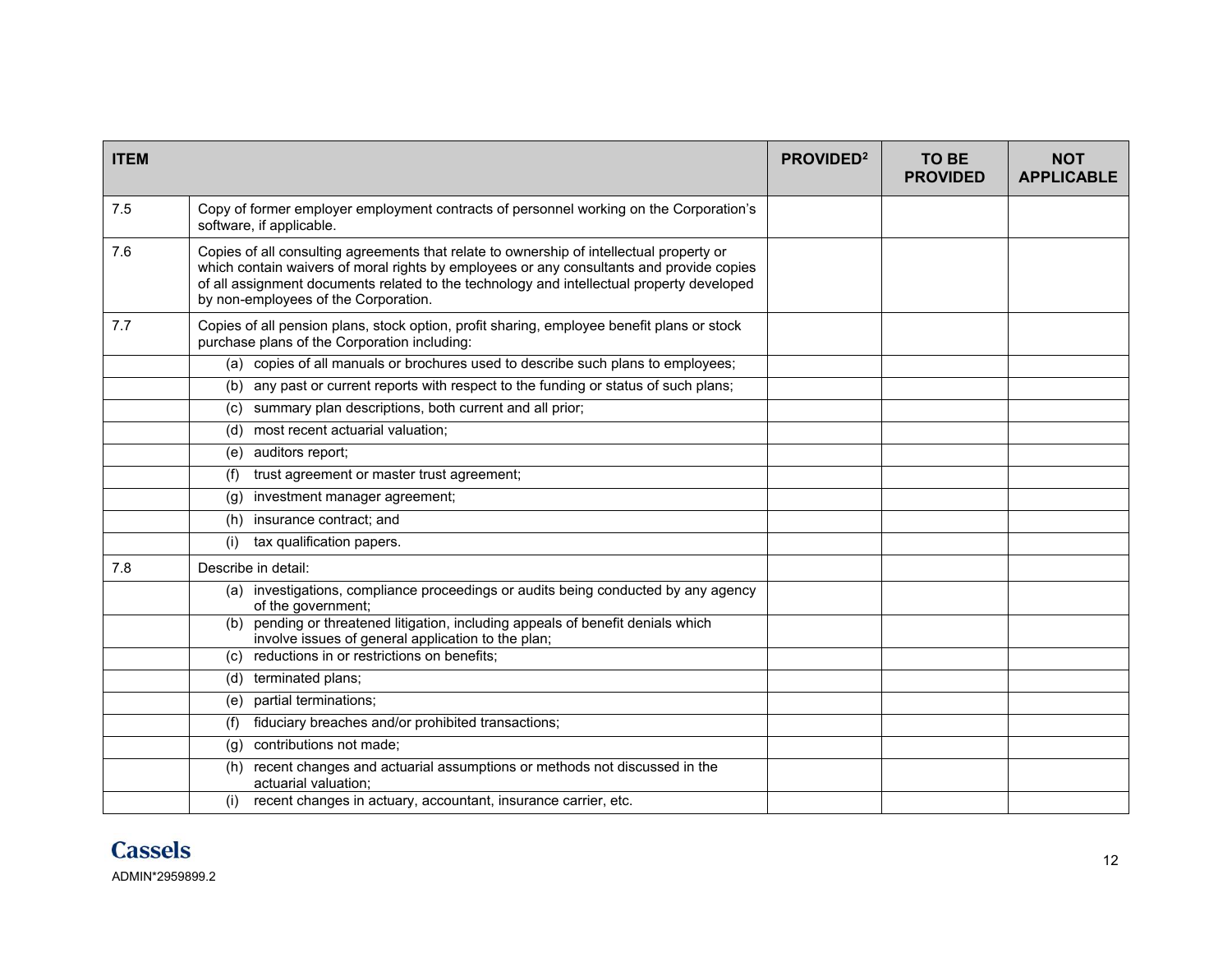| <b>ITEM</b> |                                                                                                                                                                                                                     | <b>PROVIDED<sup>2</sup></b> | TO BE<br><b>PROVIDED</b> | <b>NOT</b><br><b>APPLICABLE</b> |
|-------------|---------------------------------------------------------------------------------------------------------------------------------------------------------------------------------------------------------------------|-----------------------------|--------------------------|---------------------------------|
| 7.9         | Copies of any "key man" or other insurance policies with respect to officers or employees<br>maintained by the Corporation (other than already provided in Item 2.9)                                                |                             |                          |                                 |
| 7.10        | Copies of all action plans of the Corporation regarding provincial/federal/state employment<br>and health and safety laws/programs.                                                                                 |                             |                          |                                 |
| 7.11        | A description of all other benefits, not included above, involving any employee of the<br>Corporation (e.g., automobiles, use of facilities by employees, matching contribution<br>plans, etc.).                    |                             |                          |                                 |
| 7.12        | Copies of any contracts between officers and/or directors and the Corporation, including<br>any executive compensation plans and any agreements evidencing a loan to any officer or<br>director of the Corporation. |                             |                          |                                 |
| 7.13        | Copies of the most recent pension plan valuations, appraisals and actuarial reports.                                                                                                                                |                             |                          |                                 |
| 7.14        | Copies of all material correspondence with plan fiduciaries or consultants and similar<br>material.                                                                                                                 |                             |                          |                                 |
| 7.15        | Summary of any threatened, actual or pending claim, lawsuit, arbitration or investigation<br>(including governmental matters), which relates in any way to any benefit plan or benefits<br>or arrangements.         |                             |                          |                                 |
| 7.16        | Details of any loans to officers, directors or employees.                                                                                                                                                           |                             |                          |                                 |
| 7.17        | A list setting forth the qualified status of each pension, profit sharing and stock option plan<br>or stock bonus plan.                                                                                             |                             |                          |                                 |
| 7.18        | Details of the following for each executive of the Corporation:                                                                                                                                                     |                             |                          |                                 |
|             | employment agreement<br>(a)                                                                                                                                                                                         |                             |                          |                                 |
|             | severance arrangements<br>(b)                                                                                                                                                                                       |                             |                          |                                 |
|             | stock appreciation and stock option agreements<br>(c)                                                                                                                                                               |                             |                          |                                 |
|             | incentive, bonus and deferred compensation arrangements<br>(d)                                                                                                                                                      |                             |                          |                                 |
|             | supplemental retirement arrangements<br>(e)                                                                                                                                                                         |                             |                          |                                 |
|             | (f)<br>confidentiality and non-competition arrangements                                                                                                                                                             |                             |                          |                                 |
|             | equity-based compensation arrangements<br>(g)                                                                                                                                                                       |                             |                          |                                 |
|             | fringe benefits<br>(h)                                                                                                                                                                                              |                             |                          |                                 |
|             | indemnification agreements<br>(i)                                                                                                                                                                                   |                             |                          |                                 |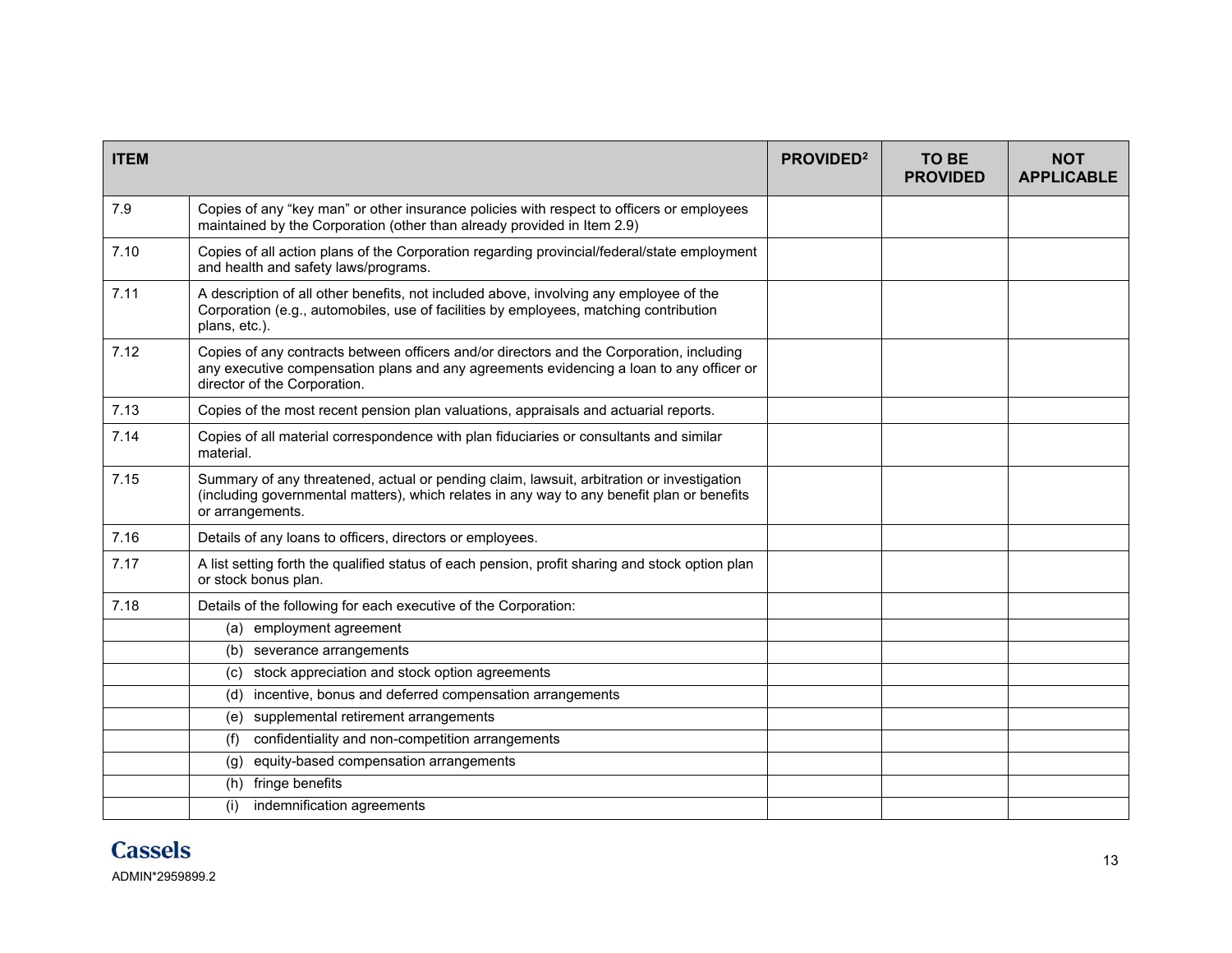| <b>ITEM</b> |                                                                                                                                                                                                                                                                                                                                                                                                                                                                                                           | PROVIDED <sup>2</sup> | TO BE<br><b>PROVIDED</b> | <b>NOT</b><br><b>APPLICABLE</b> |
|-------------|-----------------------------------------------------------------------------------------------------------------------------------------------------------------------------------------------------------------------------------------------------------------------------------------------------------------------------------------------------------------------------------------------------------------------------------------------------------------------------------------------------------|-----------------------|--------------------------|---------------------------------|
|             | consulting agreements<br>(i)                                                                                                                                                                                                                                                                                                                                                                                                                                                                              |                       |                          |                                 |
| 7.19        | Copies of all collective bargaining agreements, letters of understanding, memoranda of<br>agreement and other agreements with any labour organization or union binding on the<br>Corporation or to which the Corporation is a party.                                                                                                                                                                                                                                                                      |                       |                          |                                 |
| 7.20        | All documents relating to investigations, claims, complaints, violations, certification<br>applications, grievances, arbitration decisions, or orders with respect to the Corporation<br>under any employment or labour laws, including Occupational Health and Safety Act<br>(Ontario), Workplace Safety and Insurance Act, 1997 (Ontario), Pay Equity Act (Ontario),<br>Human Rights Code (Ontario), Labour Relations Act, 1995 (Ontario), Employment<br>Standards Act, 2000 (Ontario) (or equivalent). |                       |                          |                                 |
| 7.21        | Details of any work stoppages, slow downs, strikes, organizational efforts, or similar<br>activities or disputes within the past five years (or other applicable period) with respect the<br>Corporation.                                                                                                                                                                                                                                                                                                 |                       |                          |                                 |
| 7.22        | Copies of any decisions, settlements, formal or informal, for the last five years with respect<br>to any employment related matters of the Corporation and copies of any court, labour<br>agency's or other governmental entity's orders, rulings or decrees issued against the<br>Corporation within the last five years and a statement of its compliance therewith.                                                                                                                                    |                       |                          |                                 |
| 7.23        | All other documents relating to employment practices, employee benefits, employee-<br>related claims, and employee-related policies, including without limitation, employee<br>handbooks and correspondence with relevant governmental regulatory agencies.                                                                                                                                                                                                                                               |                       |                          |                                 |
| 7.24        | All details with respect to any existing plans to alter the management or work force of the<br>Corporation and the expected costs of any such alteration.                                                                                                                                                                                                                                                                                                                                                 |                       |                          |                                 |
| 8.          | <b>ENVIRONMENTAL MATTERS</b>                                                                                                                                                                                                                                                                                                                                                                                                                                                                              |                       |                          |                                 |
| 8.1         | Copies of any environmental audits, assessments, investigations or evaluations done<br>concerning the Corporation or any property, real or personal, owned or leased thereby.                                                                                                                                                                                                                                                                                                                             |                       |                          |                                 |
| 8.2         | All detailed plans, maps and surveys available (i.e. historical maps and aerial<br>photographs, fire insurance records, geological, topographic and soil maps, building plans,<br>utility company records, land title and property assessment records).                                                                                                                                                                                                                                                   |                       |                          |                                 |
| 8.3         | A description of surrounding properties and past and present users, if known, and any<br>environmental risks associated with them.                                                                                                                                                                                                                                                                                                                                                                        |                       |                          |                                 |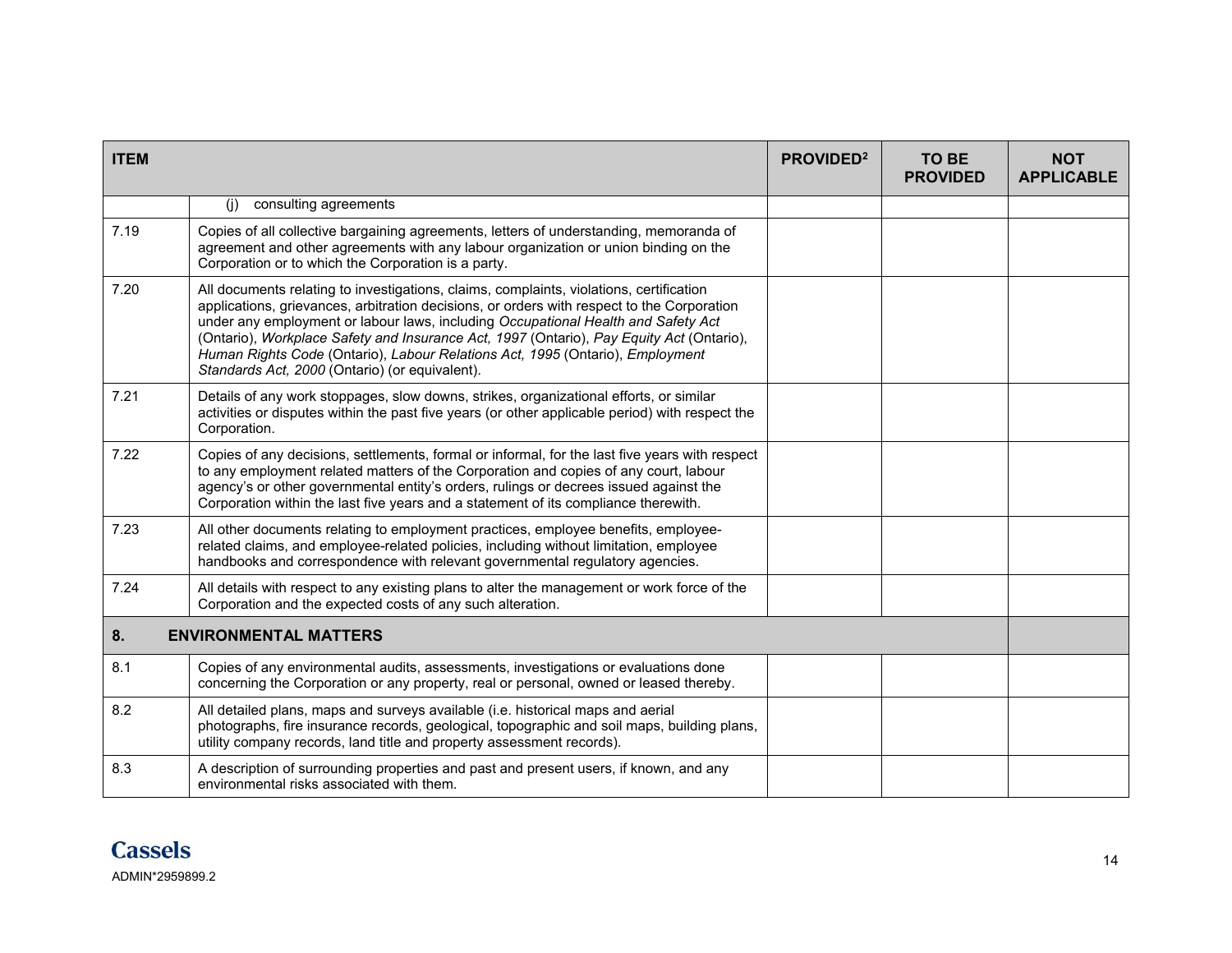| <b>ITEM</b> |                                                                                                                                                                                                                                   | PROVIDED <sup>2</sup> | <b>TO BE</b><br><b>PROVIDED</b> | <b>NOT</b><br><b>APPLICABLE</b> |
|-------------|-----------------------------------------------------------------------------------------------------------------------------------------------------------------------------------------------------------------------------------|-----------------------|---------------------------------|---------------------------------|
| 8.4         | A description of the business and operations on site, including any industrial processes<br>carried on.                                                                                                                           |                       |                                 |                                 |
| 8.5         | Copies of all certificates, approvals, licenses, permits and orders issued by Environment<br>Canada or any provincial environment ministry or by any other party and details of any<br>recent inspections by those authorities.   |                       |                                 |                                 |
| 8.6         | Copies of all waste generator registrations, details of any general waste on the site, where<br>they are disposed of, and identity of the carrier.                                                                                |                       |                                 |                                 |
| 8.7         | Copies of licenses for any pesticides or herbicides used on the property.                                                                                                                                                         |                       |                                 |                                 |
| 8.8         | Building inspection reports of friable asbestos, including pipe wrapping, ceiling tiles,<br>sprayed on fireproofing, or acoustical plaster.                                                                                       |                       |                                 |                                 |
| 8.9         | Building inspection reports of Urea Formaldehyde Foam Insulation.                                                                                                                                                                 |                       |                                 |                                 |
| 8.10        | Records of any underground storage tanks, including inspections, upgrading, records of<br>tanks removed and removal of any contaminated soil, any information filed with regulatory<br>authorities and acknowledgements received. |                       |                                 |                                 |
| 8.11        | Details of any spills or other environmental incidents reported, and of any civil proceedings<br>for environmental damage brought or threatened against the owners or occupants of the<br>property.                               |                       |                                 |                                 |
| 8.12        | Details of any criminal or quasi-criminal proceedings for environmental damage brought or<br>threatened against the owners or occupants of the property or their directors.                                                       |                       |                                 |                                 |
| 8.13        | Details of ground water and surface water uses in the area.                                                                                                                                                                       |                       |                                 |                                 |
| 8.14        | Details of waste water discharges, sewer by-law compliance issues, and copies of sewer<br>permits and surcharge agreements.                                                                                                       |                       |                                 |                                 |
| 8.15        | Inventory of air emission and any odour release points.                                                                                                                                                                           |                       |                                 |                                 |
| 8.16        | Details on the emission of air or water pollutants.                                                                                                                                                                               |                       |                                 |                                 |
| 8.17        | Materials regarding handling information (i.e. products received, inventoried, generated,<br>transported and stored).                                                                                                             |                       |                                 |                                 |
| 8.18        | Details of any PCBs in active use, and details of any PCB waste storage sites on the<br>property, including copies of licenses.                                                                                                   |                       |                                 |                                 |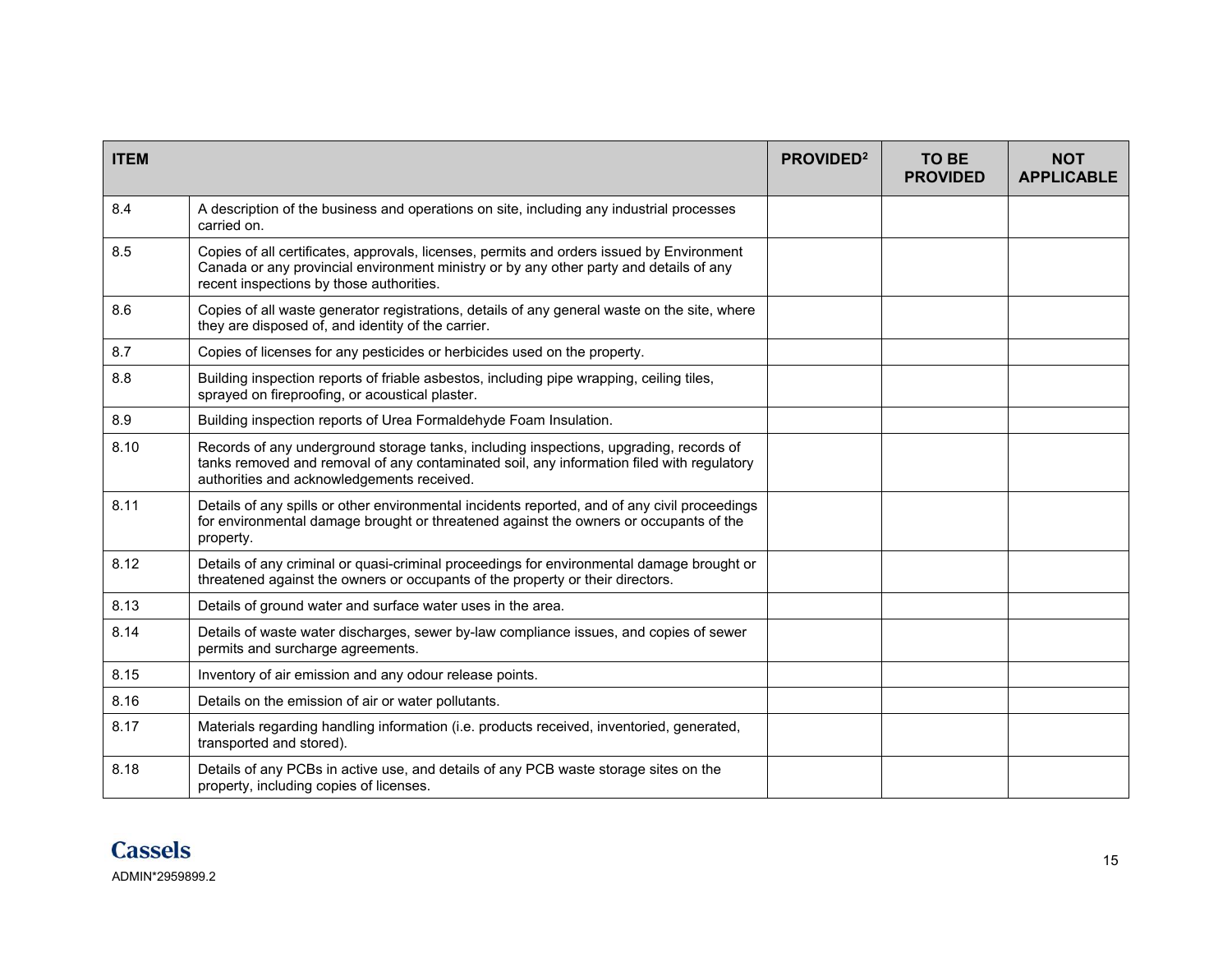| <b>ITEM</b> |                                                                                                                                                                                                                                                                                                                                                                                                                                                                                                                                                                                           | PROVIDED <sup>2</sup> | <b>TO BE</b><br><b>PROVIDED</b> | <b>NOT</b><br><b>APPLICABLE</b> |
|-------------|-------------------------------------------------------------------------------------------------------------------------------------------------------------------------------------------------------------------------------------------------------------------------------------------------------------------------------------------------------------------------------------------------------------------------------------------------------------------------------------------------------------------------------------------------------------------------------------------|-----------------------|---------------------------------|---------------------------------|
| 8.19        | Description of solvents and degreasers used on the property the volumes, storage prior to<br>use, volume of spent solvents generated, and storage, recycling and disposal practices for<br>such spent solvents.                                                                                                                                                                                                                                                                                                                                                                           |                       |                                 |                                 |
| 8.20        | Details of practices concerning the current or past storage of chemicals or fuels on the<br>site.                                                                                                                                                                                                                                                                                                                                                                                                                                                                                         |                       |                                 |                                 |
| 8.21        | Copies of all policies, practices, procedures and systems in place dealing with the<br>management of environmental, waste reduction and recycling, energy efficiency and<br>related occupational health and safety, product liability and transportation of dangerous<br>goods concerns (e.g. board of directors' resolutions, company policies, internal personnel<br>involved, training and education programs in place, use of external experts, on-going<br>compliance review procedures, emergency response programs - spills/discharges, fires,<br>accidents, investigations etc.). |                       |                                 |                                 |
| 8.22        | Copies of environmental insurance policies and correspondence re: claims thereunder.                                                                                                                                                                                                                                                                                                                                                                                                                                                                                                      |                       |                                 |                                 |
| 9.          | <b>ACCOUNTS RECEIVABLE</b>                                                                                                                                                                                                                                                                                                                                                                                                                                                                                                                                                                |                       |                                 |                                 |
| 9.1         | A list of all accounts receivable outstanding together with unpaid interest accrued.                                                                                                                                                                                                                                                                                                                                                                                                                                                                                                      |                       |                                 |                                 |
| 9.2         | A list detailing current aging of accounts receivable.                                                                                                                                                                                                                                                                                                                                                                                                                                                                                                                                    |                       |                                 |                                 |
| 10.         | <b>INTELLECTUAL PROPERTY</b>                                                                                                                                                                                                                                                                                                                                                                                                                                                                                                                                                              |                       |                                 |                                 |
| 10.1        | A list of all trade-names, corporate names and business names of the Corporation<br>including name and jurisdiction and number of registration.                                                                                                                                                                                                                                                                                                                                                                                                                                           |                       |                                 |                                 |
| 10.2        | A list of trade-mark applications and registrations of the Corporation. The list should<br>identify trade-mark, application or registration number, application or registration date and<br>full name of applicant or registrant.                                                                                                                                                                                                                                                                                                                                                         |                       |                                 |                                 |
| 10.3        | A list of trade-marks, trade-names, brand names and slogans of the Corporation which do<br>not form the basis of any trade-mark, trade-name, business name or corporate name<br>application or registration.                                                                                                                                                                                                                                                                                                                                                                              |                       |                                 |                                 |
| 10.4        | A description of any subject matter which the Corporation considers to be protected as a<br>trade secret or as confidential information proprietary to the Corporation.                                                                                                                                                                                                                                                                                                                                                                                                                   |                       |                                 |                                 |
| 10.5        | Copies of all internal policies and procedures regarding the use of confidential information.                                                                                                                                                                                                                                                                                                                                                                                                                                                                                             |                       |                                 |                                 |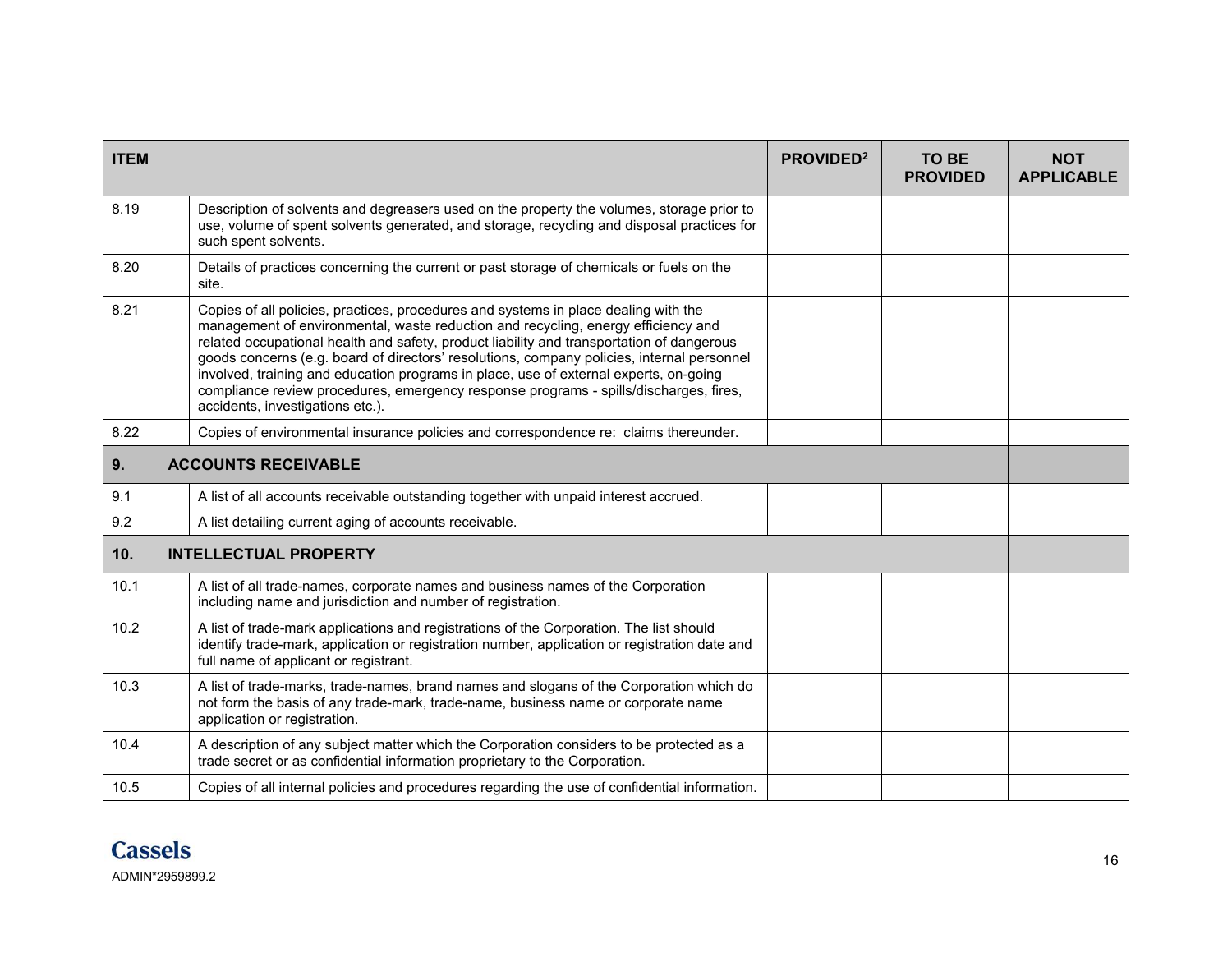| <b>ITEM</b> |                                                                                                                                                                                                                                                                                                                                                                                                                                                                                                                      | PROVIDED <sup>2</sup> | <b>TO BE</b><br><b>PROVIDED</b> | <b>NOT</b><br><b>APPLICABLE</b> |
|-------------|----------------------------------------------------------------------------------------------------------------------------------------------------------------------------------------------------------------------------------------------------------------------------------------------------------------------------------------------------------------------------------------------------------------------------------------------------------------------------------------------------------------------|-----------------------|---------------------------------|---------------------------------|
| 10.6        | List the jurisdictions in which products have been licensed or sold, including a schedule of<br>any exclusive rights (product or geographical, licences, security interests) granted to or by<br>the Corporation.                                                                                                                                                                                                                                                                                                    |                       |                                 |                                 |
| 10.7        | Copies of any agreements such as licenses or distribution or franchise agreements<br>whereby the intellectual property (including trade-marks, patents, copyright, trade names,<br>and/or industrial designs) of the Corporation is licensed to a third party.                                                                                                                                                                                                                                                       |                       |                                 |                                 |
| 10.8        | Copies of any agreements such as licenses, distribution agreements or franchise<br>agreements pursuant to which the intellectual property (including trade-marks, patents,<br>copyright, trade names, and/or industrial designs) of a third party is licensed to the<br>Corporation.                                                                                                                                                                                                                                 |                       |                                 |                                 |
| 10.9        | Copies of all agreements, including source code escrow agreements, whereby intellectual<br>property is licensed to third parties, including any end user license agreements used by<br>the Corporation, relating to the technology.                                                                                                                                                                                                                                                                                  |                       |                                 |                                 |
| 10.10       | Copies of all other documents or agreements affecting trade-marks, proprietary know-<br>how, confidential information or intellectual property held by the Corporation.                                                                                                                                                                                                                                                                                                                                              |                       |                                 |                                 |
| 10.11       | Copies of all trade secret and non-disclosure agreements including employee and<br>independent contractor trade secret and non-disclosure agreements.                                                                                                                                                                                                                                                                                                                                                                |                       |                                 |                                 |
| 10.12       | Copies of all software licenses held by the Corporation.                                                                                                                                                                                                                                                                                                                                                                                                                                                             |                       |                                 |                                 |
| 10.13       | A full description of any claims, demands or proceedings including litigation and trade-<br>mark oppositions that have been asserted against the Corporation or any customers or<br>licensees of the Corporation alleging that such persons have infringed, violated or<br>appropriated the intellectual property or trade secrets or confidential information of a third<br>party or alleging that any intellectual property of the Corporation and the Subsidiaries is<br>invalid or not owned by the Corporation. |                       |                                 |                                 |
| 10.14       | A full description of any claims, demands or proceedings including litigation and trade-<br>mark oppositions that have been asserted by the Corporation or any licensee of the<br>Corporation against a third party alleging that such third party has infringed, violated or<br>appropriated the intellectual property or trade secrets or confidential information of a third<br>party.                                                                                                                            |                       |                                 |                                 |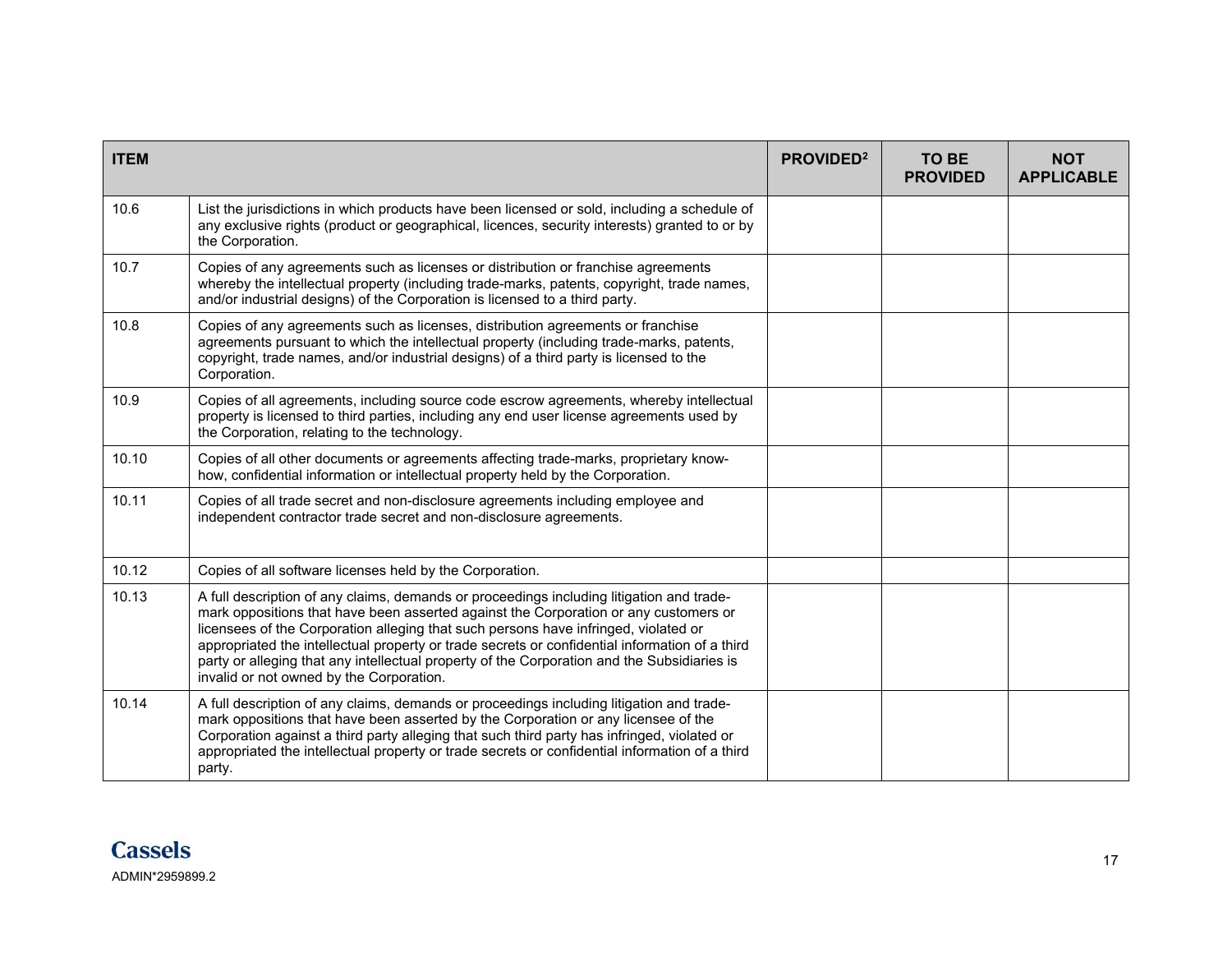| <b>ITEM</b> |                                                                                                                                                                                                                                                                                                                                 | PROVIDED <sup>2</sup> | TO BE<br><b>PROVIDED</b> | <b>NOT</b><br><b>APPLICABLE</b> |
|-------------|---------------------------------------------------------------------------------------------------------------------------------------------------------------------------------------------------------------------------------------------------------------------------------------------------------------------------------|-----------------------|--------------------------|---------------------------------|
| 10.15       | A full description of any claims, demands, proceedings or investigations of which the<br>Corporation is aware (including investigations by the Competition Branch of Industry<br>Canada and before the Canadian Advertising Foundation) relating to the advertising or<br>distribution and supply practices of the Corporation. |                       |                          |                                 |
| 10.16       | A list of products enhancements.                                                                                                                                                                                                                                                                                                |                       |                          |                                 |
| 10.17       | Information relating to the registration of all domain names used by the Corporation.                                                                                                                                                                                                                                           |                       |                          |                                 |
| 10.18       | A list of all copyrightable works used in the business of the Corporation.                                                                                                                                                                                                                                                      |                       |                          |                                 |
| 10.19       | A copy of all copyright registrations and pending applications worldwide, along with a copy<br>of the work for which a claim has been made.                                                                                                                                                                                     |                       |                          |                                 |
| 10.20       | A copy of all agreements pursuant to which any copyright has been sold, transferred,<br>conveyed, licensed or assigned by or to the Corporation and copies of the documents<br>therefor.                                                                                                                                        |                       |                          |                                 |
| 10.21       | A copy of every agreement or contract under which a copyrightable work was created.                                                                                                                                                                                                                                             |                       |                          |                                 |
| 10.22       | For each copyrightable work identify the following:                                                                                                                                                                                                                                                                             |                       |                          |                                 |
|             | (a) the source of all portions of the copyrighted work;                                                                                                                                                                                                                                                                         |                       |                          |                                 |
|             | (b) the natural persons who are authors of, or who made a substantial contribution to<br>the development of each version of the work;                                                                                                                                                                                           |                       |                          |                                 |
|             | the relationship of each author with the Corporation at the time that the<br>(c)<br>development of the copyrighted work occurred (e.g. salaried employee or<br>consultant):                                                                                                                                                     |                       |                          |                                 |
|             | any authors who were previously employed by competitors of the Corporation;<br>(d)<br>and                                                                                                                                                                                                                                       |                       |                          |                                 |
|             | (e) all non-disclosure, non-compete and copyright assignment agreements between<br>the Corporation and each author;                                                                                                                                                                                                             |                       |                          |                                 |
|             | list of any options or agreements giving anyone a right to acquire an interest in<br>(f)<br>any component of the copyrightable work;                                                                                                                                                                                            |                       |                          |                                 |
|             | copies of any existing escrow agreements covering any element of the<br>(g)<br>copyrightable work;                                                                                                                                                                                                                              |                       |                          |                                 |
|             | copies of any agreements by which the Corporation has received any financial<br>(h)<br>assistance for development of the copyrightable work.                                                                                                                                                                                    |                       |                          |                                 |
| 10.23       | Provide a schedule of all computer programs used in the business of the Corporation.                                                                                                                                                                                                                                            |                       |                          |                                 |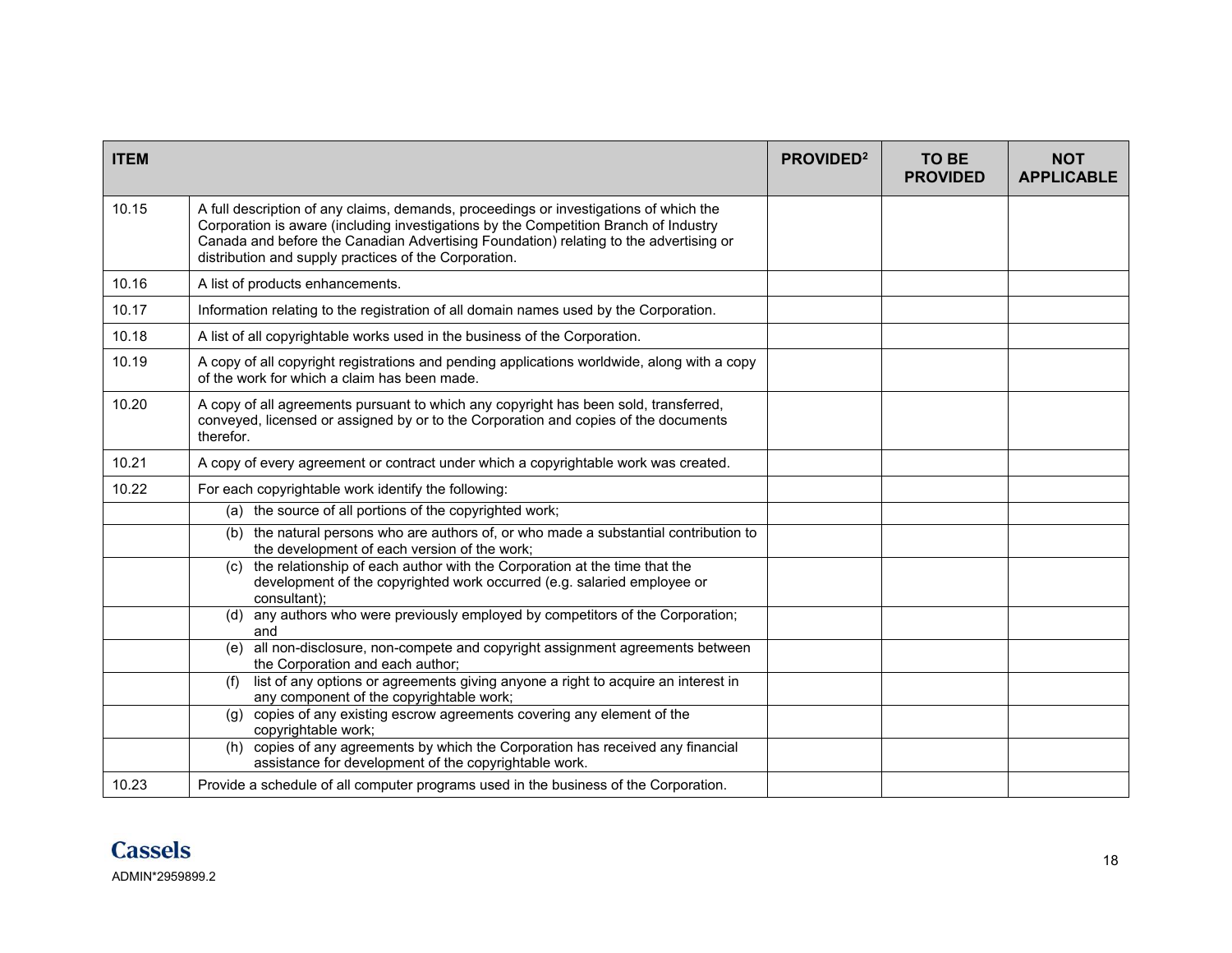| <b>ITEM</b> |                                                                                                                                                                                                                                                                                                                                                                                                                                                                                                                    | PROVIDED <sup>2</sup> | <b>TO BE</b><br><b>PROVIDED</b> | <b>NOT</b><br><b>APPLICABLE</b> |
|-------------|--------------------------------------------------------------------------------------------------------------------------------------------------------------------------------------------------------------------------------------------------------------------------------------------------------------------------------------------------------------------------------------------------------------------------------------------------------------------------------------------------------------------|-----------------------|---------------------------------|---------------------------------|
| 10.24       | Identify for each program the nature of the program, the location of its source code and<br>object code, the owner of all proprietary rights in the software and the number and type<br>and location of hardware on which each copy of the software is used. Also, identify the<br>technical personnel involved in the development of the source code, including when they<br>commenced/ceased to be involved in the work/Corporation and their relationship with the<br>Corporation (employee, contractor, etc.). |                       |                                 |                                 |
| 10.25       | Identify the key aspects of the Corporation's technology and future software project plans.                                                                                                                                                                                                                                                                                                                                                                                                                        |                       |                                 |                                 |
| 10.26       | Copies of all agreements which relate to ownership of technology or intellectual property<br>or which contain waivers of the Corporation including product documentation, product<br>marketing materials and product catalogues, including all versions and translations of<br>same.                                                                                                                                                                                                                               |                       |                                 |                                 |
| 10.27       | All documents relating to acquisition and/or development of the Corporation's software<br>and hardware products. The objective is to establish title to the property and to determine<br>the extent to which there is any exposure to adverse claims.                                                                                                                                                                                                                                                              |                       |                                 |                                 |
| 10.28       | Copies of all software compliance procedures (and corresponding manuals) used by the<br>Corporation.                                                                                                                                                                                                                                                                                                                                                                                                               |                       |                                 |                                 |
| 10.29       | Protocols for maintaining experimental control and confidentiality of the source code.                                                                                                                                                                                                                                                                                                                                                                                                                             |                       |                                 |                                 |
| 10.30       | Answers to the following questions:                                                                                                                                                                                                                                                                                                                                                                                                                                                                                |                       |                                 |                                 |
|             | (a) Are you implementing any industry standards (e.g. ITIL)?                                                                                                                                                                                                                                                                                                                                                                                                                                                       |                       |                                 |                                 |
|             | (b) Does the Corporation have disaster recovery plans and/or business continuity<br>plans? If so please provide copies.                                                                                                                                                                                                                                                                                                                                                                                            |                       |                                 |                                 |
|             | (c) Does source code have design documents and comments? e.g. data flow and<br>process flow diagrams, etc.                                                                                                                                                                                                                                                                                                                                                                                                         |                       |                                 |                                 |
|             | (d) To what extent is your platform scalable?                                                                                                                                                                                                                                                                                                                                                                                                                                                                      |                       |                                 |                                 |
| 10.31       | A list of developers of the software source code or documentation (each individually), their<br>involvement with the software source code, and their relationship with the Corporation.                                                                                                                                                                                                                                                                                                                            |                       |                                 |                                 |
| 10.32       | Assignments for the software, and derivates thereto, from the developers with respect to<br>their interest in the developed software (and, if applicable, waiver of moral rights).                                                                                                                                                                                                                                                                                                                                 |                       |                                 |                                 |
| 10.33       | Details on who retains any of the source code and technical information (along with<br>versions) regarding the software used by the Corporation, and where.                                                                                                                                                                                                                                                                                                                                                        |                       |                                 |                                 |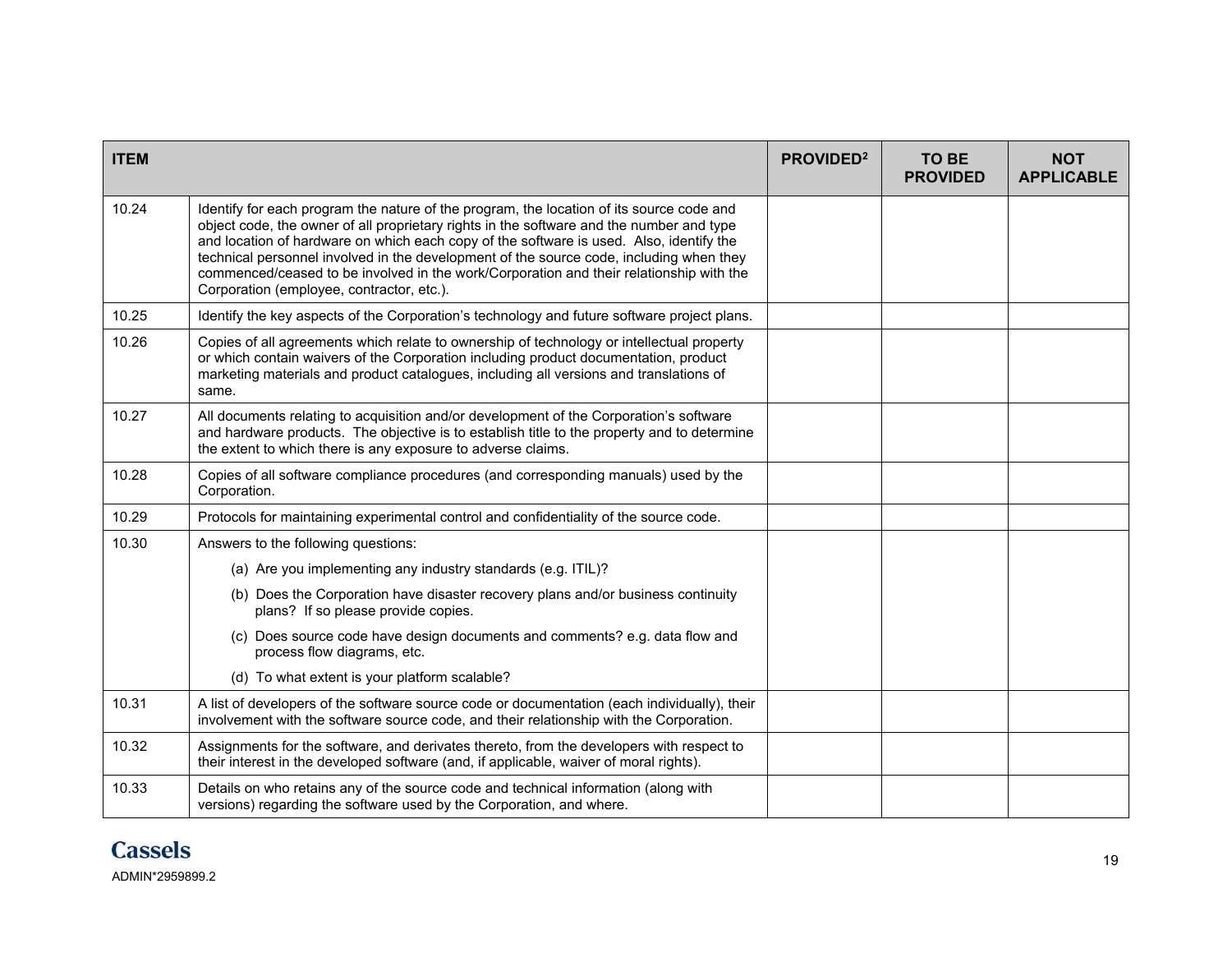| <b>ITEM</b> |                                                                                                                                                          | PROVIDED <sup>2</sup> | <b>TO BE</b><br><b>PROVIDED</b> | <b>NOT</b><br><b>APPLICABLE</b> |
|-------------|----------------------------------------------------------------------------------------------------------------------------------------------------------|-----------------------|---------------------------------|---------------------------------|
| 10.34       | Listing of any third party software, open source or shareware used by the Corporation,<br>and any related agreements.                                    |                       |                                 |                                 |
| 10.35       | Identify all invention disclosures or inventions used in the business of the Corporation.<br>Indicate the inventors of each invention.                   |                       |                                 |                                 |
| 10.36       | Provide a schedule and a copy of all patents and patent applications worldwide.                                                                          |                       |                                 |                                 |
| 10.37       | Provide a schedule and a copy of all industrial designs, including the pertinent registration<br>information.                                            |                       |                                 |                                 |
| 10.38       | Search all federal, provincial and foreign registries for security interests in relation to<br>intellectual property.                                    |                       |                                 |                                 |
| 10.39       | Copies of all registrability, infringement or validity reports/opinions prepared for the<br>Corporation.                                                 |                       |                                 |                                 |
| 10.40       | Description of all security measures implemented with respect to intellectual property,<br>including:                                                    |                       |                                 |                                 |
|             | (a) physical security systems such as alarms, code locked doors and surveillance<br>cameras:                                                             |                       |                                 |                                 |
|             | (b) access codes, passwords and access restrictions;                                                                                                     |                       |                                 |                                 |
|             | (c) encryption;                                                                                                                                          |                       |                                 |                                 |
|             | (d) security audits and data checks.                                                                                                                     |                       |                                 |                                 |
| 10.41       | Copies of all written policies and procedures regarding intellectual property implemented<br>by the Corporation.                                         |                       |                                 |                                 |
| 10.42       | A list of all authors of any intellectual property material such as technical manuals.                                                                   |                       |                                 |                                 |
| 10.43       | Copies of documents and brochures used for marketing products and services of the<br>Corporation.                                                        |                       |                                 |                                 |
| 10.44       | A list of any royalty or other consideration due and payable, in respect of any intellectual<br>property or technology embodied in the products.         |                       |                                 |                                 |
| 11.         | <b>MISCELLANEOUS</b>                                                                                                                                     |                       |                                 |                                 |
| 11.1        | Documents which involve any constraints on ownership to which the Corporation is a party<br>such as "change of control" provisions in lending documents. |                       |                                 |                                 |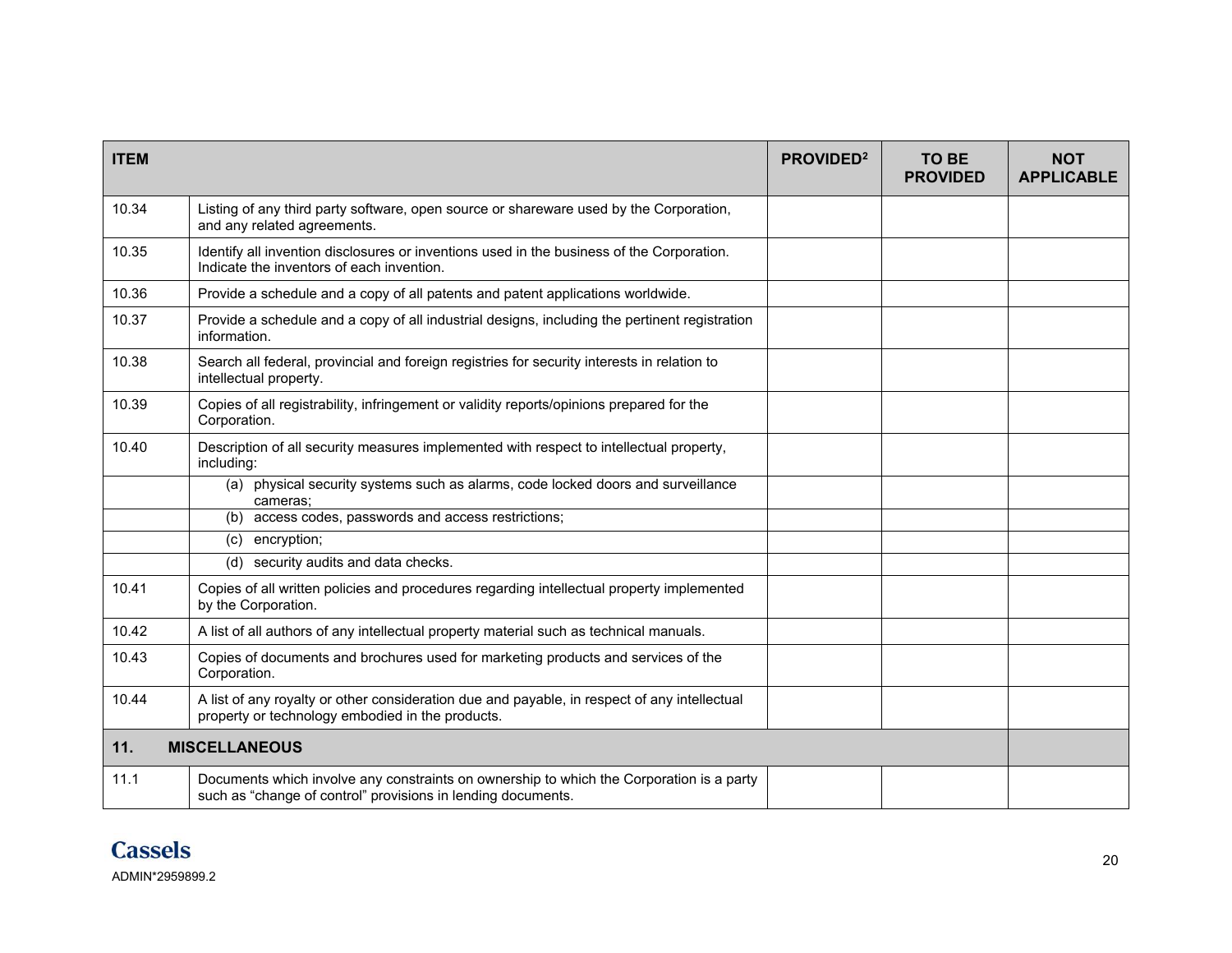| <b>ITEM</b> |                                                                                                                                                                                                                                                                                                              | PROVIDED <sup>2</sup> | <b>TO BE</b><br><b>PROVIDED</b> | <b>NOT</b><br><b>APPLICABLE</b> |
|-------------|--------------------------------------------------------------------------------------------------------------------------------------------------------------------------------------------------------------------------------------------------------------------------------------------------------------|-----------------------|---------------------------------|---------------------------------|
| 11.2        | Any recent analyses of the operations of the Corporation, or the Corporation's business<br>sector generally, prepared by investment bankers, engineers, management consultants,<br>accountants or others, including marketing studies, credit reports and other types of<br>reports, financial or otherwise. |                       |                                 |                                 |
| 11.3        | A complete list of the Corporation's customers, including customer name, contact name,<br>telephone number, installed products and continuing revenue associated with each<br>customer.                                                                                                                      |                       |                                 |                                 |
| 11.4        | A complete list of the Corporation's suppliers, including supplier name, contact name, and<br>telephone number.                                                                                                                                                                                              |                       |                                 |                                 |
| 11.5        | A description of any problems encountered or expected with key suppliers.                                                                                                                                                                                                                                    |                       |                                 |                                 |
| 11.6        | Details with respect of any proposed or anticipated material changes in the affairs of the<br>Corporation dealt with above.                                                                                                                                                                                  |                       |                                 |                                 |
| 11.7        | Any other documents or information which are significant with respect to the property or<br>business of the Corporation.                                                                                                                                                                                     |                       |                                 |                                 |
| 11.8        | All consents, decrees, judgement, other decrees or orders, settlement agreements and<br>other agreements to which the Corporation is a party or is bound, requiring or prohibiting<br>any future activities.                                                                                                 |                       |                                 |                                 |
| 11.9        | Any engagement letters, finders fee agreement, fiscal advisory agreements, underwriting<br>agreements or similar agreements which have been entered into by the Corporation.                                                                                                                                 |                       |                                 |                                 |
| 11.10       | Samples of all standard documentation used in handling client transactions, including<br>forms, invoices, order forms, disclosure forms, and rebate forms.                                                                                                                                                   |                       |                                 |                                 |
| 11.11       | Standard form(s) of contractor agreements existing between the Corporation and<br>contractors for services.                                                                                                                                                                                                  |                       |                                 |                                 |
| 11.12       | Standard form(s) of waiver of moral rights, employee invention agreements, distribution<br>agreements, VAR agreements, OEM agreements, beta site agreements, etc.                                                                                                                                            |                       |                                 |                                 |
| 11.13       | Standard customer warranty agreements or arrangements.                                                                                                                                                                                                                                                       |                       |                                 |                                 |
| 11.14       | Documentation of all government and non-government R&D support.                                                                                                                                                                                                                                              |                       |                                 |                                 |
| 11.15       | Review of all research and development or co-operation agreements entered into by the<br>Corporation.                                                                                                                                                                                                        |                       |                                 |                                 |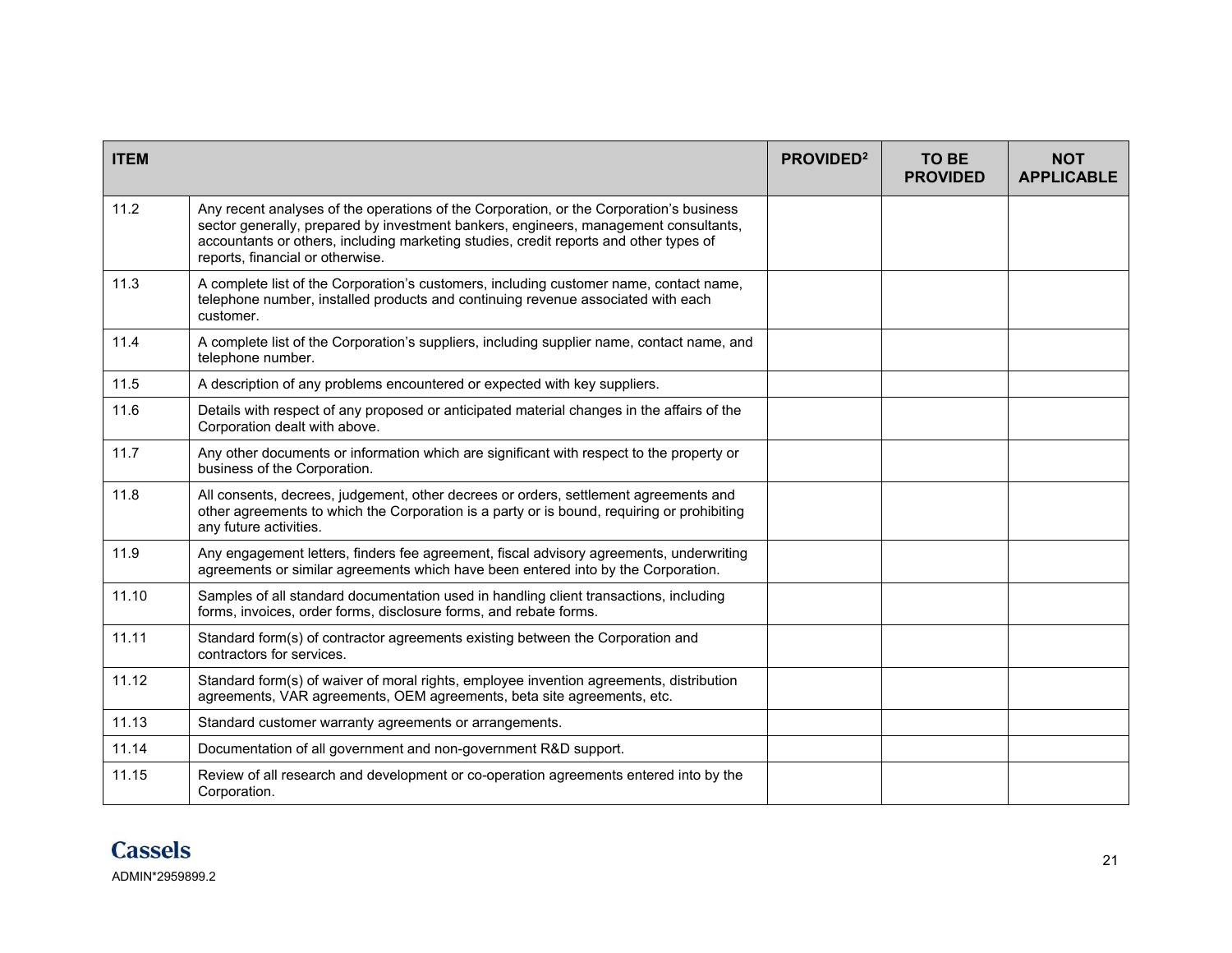| <b>ITEM</b> |                                                                                                                                                                                                                         | PROVIDED <sup>2</sup> | TO BE<br><b>PROVIDED</b> | <b>NOT</b><br><b>APPLICABLE</b> |
|-------------|-------------------------------------------------------------------------------------------------------------------------------------------------------------------------------------------------------------------------|-----------------------|--------------------------|---------------------------------|
| 11.16       | Copies of all agreements obligating the Corporation or any of its Subsidiaries to provide<br>maintenance or technical support to third parties.                                                                         |                       |                          |                                 |
| 11.17       | All customer/end-user agreements, arrangements and files which materially vary from the<br>standard form.                                                                                                               |                       |                          |                                 |
| 11.18       | Copies of all privacy policies of the Corporation; summaries of any actions or<br>investigations involving privacy authorities; and details of the Corporation's compliance<br>with all applicable privacy legislation. |                       |                          |                                 |
| 11.19       | Provide copies of:                                                                                                                                                                                                      |                       |                          |                                 |
|             | (a) all privacy consents acquired by or on behalf of the Corporation; and                                                                                                                                               |                       |                          |                                 |
|             | all privacy complaints received by or on behalf of the Corporation.<br>(b)                                                                                                                                              |                       |                          |                                 |
| 11.20       | Answers to the following questions:                                                                                                                                                                                     |                       |                          |                                 |
|             | (a) Do you collect any information on individuals? If so, what are your policies<br>review and collection of such information?<br>regarding                                                                             |                       |                          |                                 |
|             | (b) Is personal information obtained from any supplier, given to any customer or<br>exchanged with any other organization?                                                                                              |                       |                          |                                 |
|             | (c) Do you post any legal notices on your website relating to privacy? Are they<br>consistent with your use of personal information?                                                                                    |                       |                          |                                 |
| 11.21       | With respect to the Corruption of Foreign Public Officials Act (Canada):                                                                                                                                                |                       |                          |                                 |
|             | (a) Does the Corporation export goods or services?                                                                                                                                                                      |                       |                          |                                 |
|             | Has the Corporation provided any payments, loans, reward, advantage or benefit<br>(b)<br>of any kind directly or indirectly to any foreign public official?                                                             |                       |                          |                                 |
|             | (c) Has the Corporation provided any payments, loans, reward, advantage or benefit<br>to intermediaries, such as sales agents, in connection with such sales?                                                           |                       |                          |                                 |
|             | (d) Has due diligence been performed on the intermediaries in the past year, and on<br>the payments that have been made, to ensure that no indirect bribes were paid?                                                   |                       |                          |                                 |
|             | (e) Provide details and copies of the foregoing.                                                                                                                                                                        |                       |                          |                                 |
| 11.22       | Any recent completed due diligence questionnaires from directors and senior officers of<br>the Corporation.                                                                                                             |                       |                          |                                 |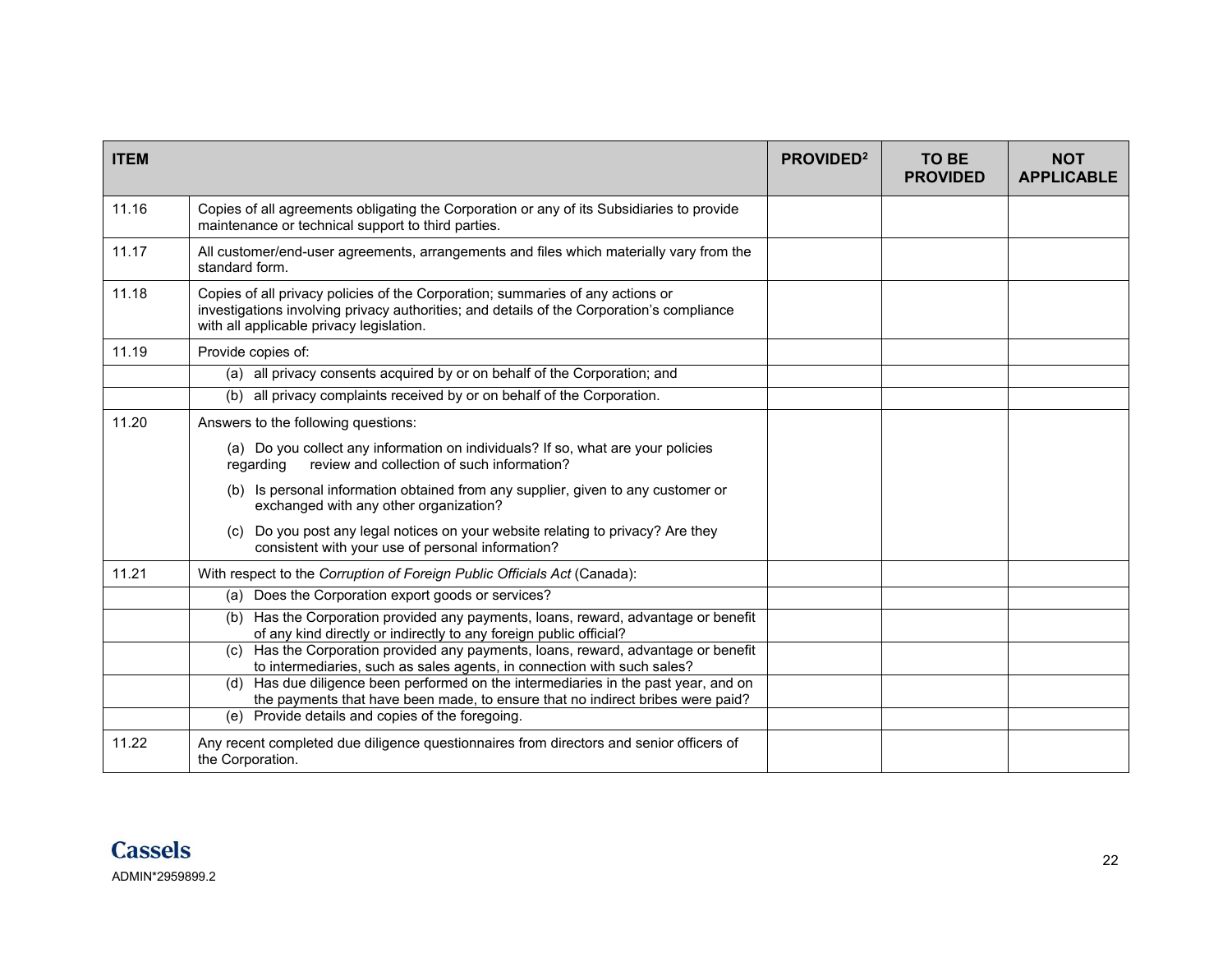| <b>ITEM</b> |                                                                                                                                                                                                                                                                                                          | PROVIDED <sup>2</sup> | <b>TO BE</b><br><b>PROVIDED</b> | <b>NOT</b><br><b>APPLICABLE</b> |
|-------------|----------------------------------------------------------------------------------------------------------------------------------------------------------------------------------------------------------------------------------------------------------------------------------------------------------|-----------------------|---------------------------------|---------------------------------|
| 12.         | <b>COVID-19</b>                                                                                                                                                                                                                                                                                          |                       |                                 |                                 |
| 12.1        | Please provide a brief description of the impact of COVID-19 on the Business and whether<br>any plan related to COVID-19 has been implemented by the Subject Entities, if so, please<br>provide a summary of the plan.                                                                                   |                       |                                 |                                 |
| 12.2        | Please confirm whether any employees have been placed on temporary leave or have<br>been terminated due to COVID-19, and if so, please provide a list of such employees and<br>identify the date such employee was terminated or placed on leave, and if on leave, the<br>terms of such temporary leave. |                       |                                 |                                 |
| 12.3        | Please confirm whether the Target has accessed any government assistance programs<br>available in connection with the COVID-19 crisis, and if so, please provide details.                                                                                                                                |                       |                                 |                                 |
| 12.4        | Please confirm whether the Target has accessed, drawn on, or applied for additional debt<br>due to the COVID-19 crisis, and if so, please provide details.                                                                                                                                               |                       |                                 |                                 |
| 12.5        | Please confirm if the company has required that any employee continue to work where he<br>or she has a reason to believe that performing the work would endanger himself, herself<br>or another worker as a result of the COVID-19 pandemic.                                                             |                       |                                 |                                 |
| 12.6        | Please provide details (including any corrective actions taken) of any occupational health<br>and safety issues related to the COVID-19 pandemic relevant to the business and confirm<br>that the company has promptly and thoroughly investigated all such issues.                                      |                       |                                 |                                 |
| 12.7        | Has the company entered into any agreements in response to COVID-19 (for example,<br>any income deferral arrangements, work sharing/income replacement plans or any plans<br>(whether registered or unregistered) for any laid off employees).                                                           |                       |                                 |                                 |
| 12.8        | Has the company revoked any offer of employment that has been accepted by a<br>prospective employee who has not commenced employment with the company?                                                                                                                                                   |                       |                                 |                                 |
| 12.9        | Has the company received any rent deferrals, abatements, waivers or indulgences from its<br>landlord? If not, please confirm if the company has continued to pay all rents due under its<br>leases.                                                                                                      |                       |                                 |                                 |
| 12.10       | Please confirm that the company is not manufacturing any PPE, sanitizer or other COVID<br>related products.                                                                                                                                                                                              |                       |                                 |                                 |

Should you have any questions or concerns regarding the foregoing, please do not hesitate to contact the undersigned.